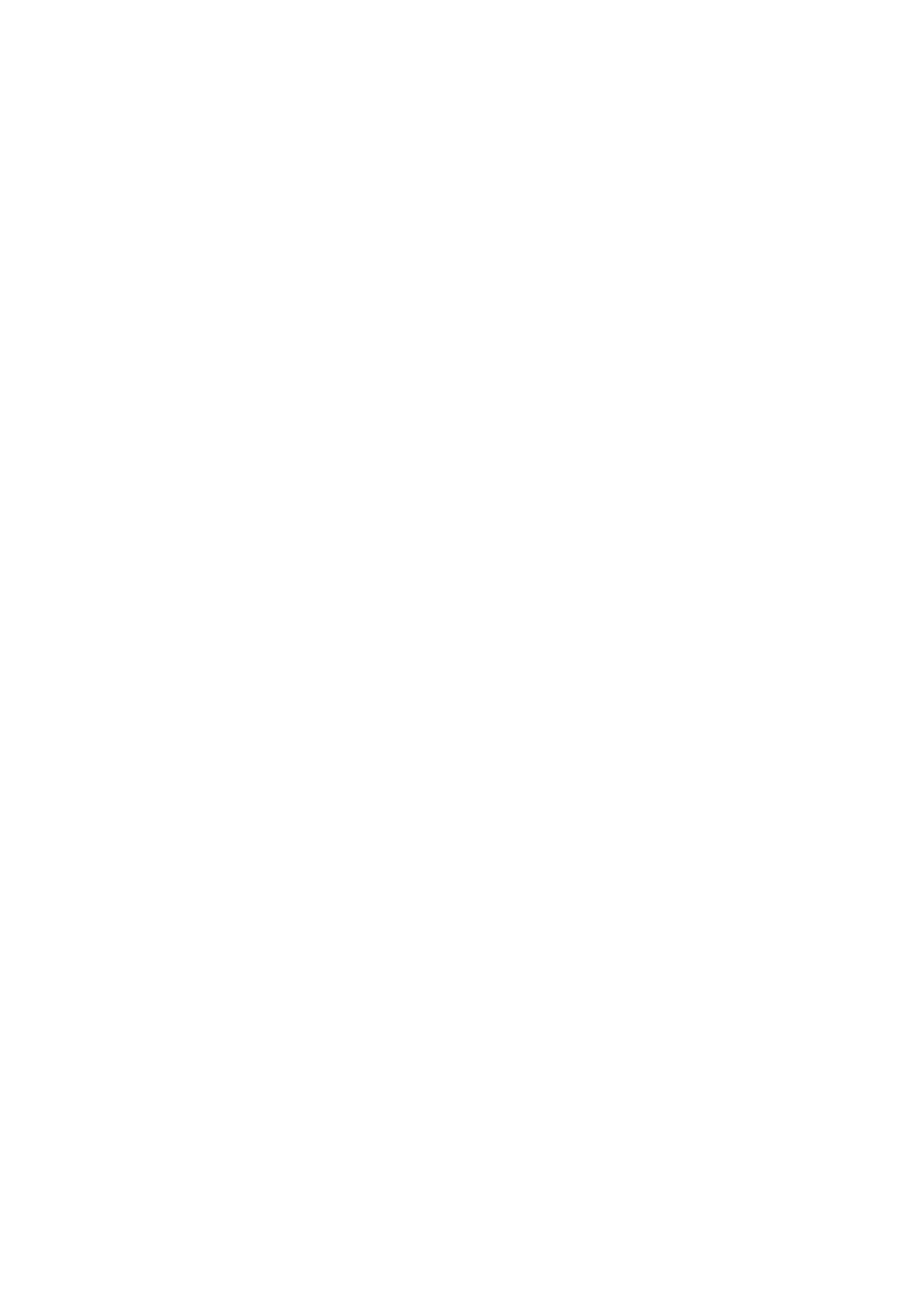# **TABLE OF CONTENTS**

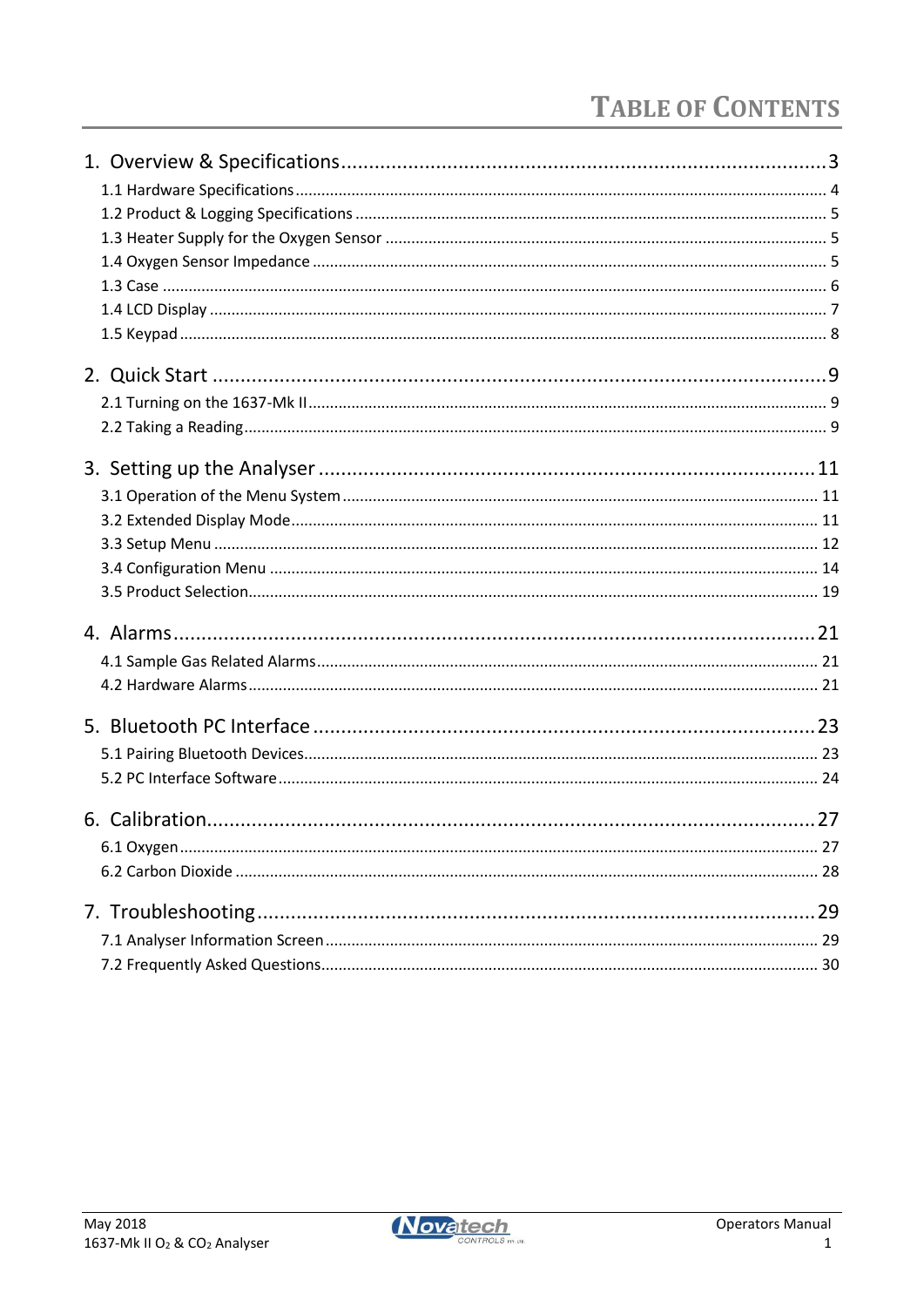#### © Copyright NOVATECH CONTROLS PTY LTD — 2018

This manual describes firmware version 1.20, May 2018

Neither the whole nor any part of the information contained in, or the product described in, this manual may be adapted or reproduced in any material form except with the prior written approval of Novatech Controls Pty Ltd (Novatech).

The product described in this manual and products for use with it are subject to continuous developments and improvement. All information of a technical nature and particulars of the product and its use (including the information in this manual) are given by Novatech in good faith. However, it is acknowledged that there may be errors or omissions in this manual. A list of details of any amendments or revisions to this manual can be obtained upon request from Novatech Controls Technical Enquiries. Novatech Controls welcome comments and suggestions relating to the product and this manual.

All correspondence should be addressed to: -

| <b>Technical Enquiries</b> |          |                             |
|----------------------------|----------|-----------------------------|
| Novatech Controls Pty Ltd  |          |                             |
| 309 Reserve Road,          | Tel:     | +61 3 9585 2833             |
| Cheltenham                 | Fax:     | +61 3 9585 2844             |
| Victoria 3192              | Email:   | info@novatech.com.au        |
| Australia                  | Website: | http://www.novatech.com.au/ |

Novatech Controls or their authorised dealers should carry out all maintenance and service on the product. Novatech Controls can accept no liability whatsoever for any loss or damage caused by service or maintenance by unauthorised personnel. This manual is intended only to assist the reader in the use of the product, and therefore Novatech Controls shall not be liable for any loss or damage whatsoever arising from the use of any information or particulars in, or any error or omission in, this manual, or any incorrect use of the product.

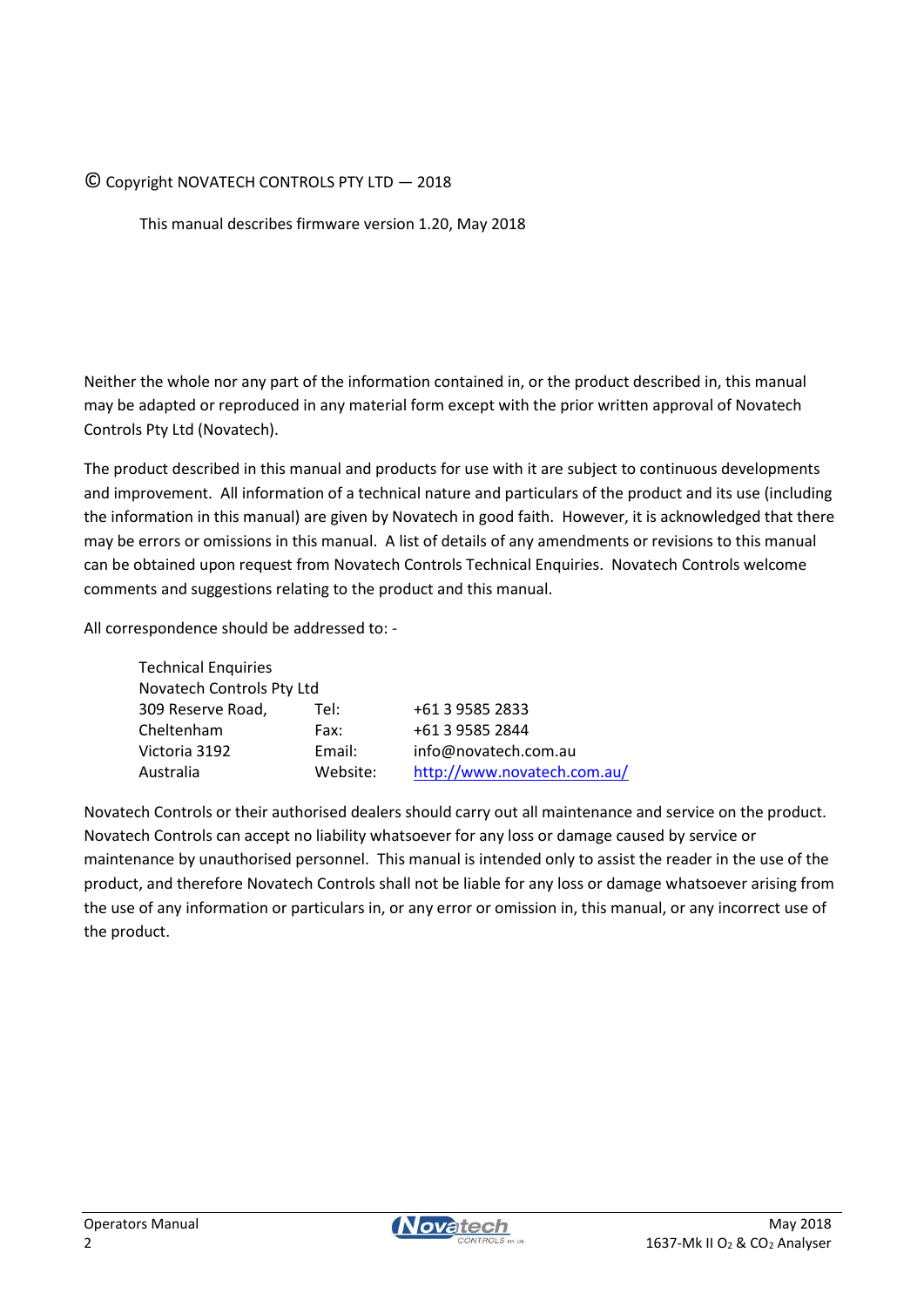<span id="page-4-0"></span>The Novatech model 1637-Mk II analyser is an instrument used for measuring oxygen and carbon dioxide concentration in a sample of gas. It is designed for use in the food packaging industry where products are packaged in a modified atmosphere of nitrogen and/or carbon dioxide.

The two modes of operation for the 1637 MK II device are 'Sample & Hold' and 'Continuous Sampling'.

In Sample & Hold Mode, gas is extracted from the packaging via a sample line fitted with a hypodermic needle. The needle penetrates the food packaging and the internal pump draws a sample of the headspace gas into the analyser for measurement. At the completion of each sample the oxygen and carbon dioxide levels are shown on the display as well as an indication of whether these values are within the predetermined range.

In Continuous Mode, gas is either drawn into the analyser using the internal pump or pushed through the analyser by process pressure. The oxygen and carbon dioxide content is continuously sampled and displayed on the device LCD. For remote monitoring, two isolated and fully programmable 4-20mA outputs and 4 programmable relays can be configured to give indication of whether the gas levels are within range, and that the device is functioning correctly.

The 1637-Mk II has several key features that offer the user flexibility and ease of operation.

- Sample & Hold or Continuous live monitoring of both Oxygen and Carbon Dioxide
- Oxygen sensitivity down to 0.1ppm
- Carbon Dioxide display resolution of 0.1%
- Automatic calibration of oxygen & carbon dioxide in Sample & Hold Mode
- 2x fully programmable isolated 4-20mA outputs for remote monitoring in Continuous Mode
- Internal sample log which can be reviewed or downloaded to a PC
- Large LCD display with local indication of Oxygen & Carbon Dioxide during use

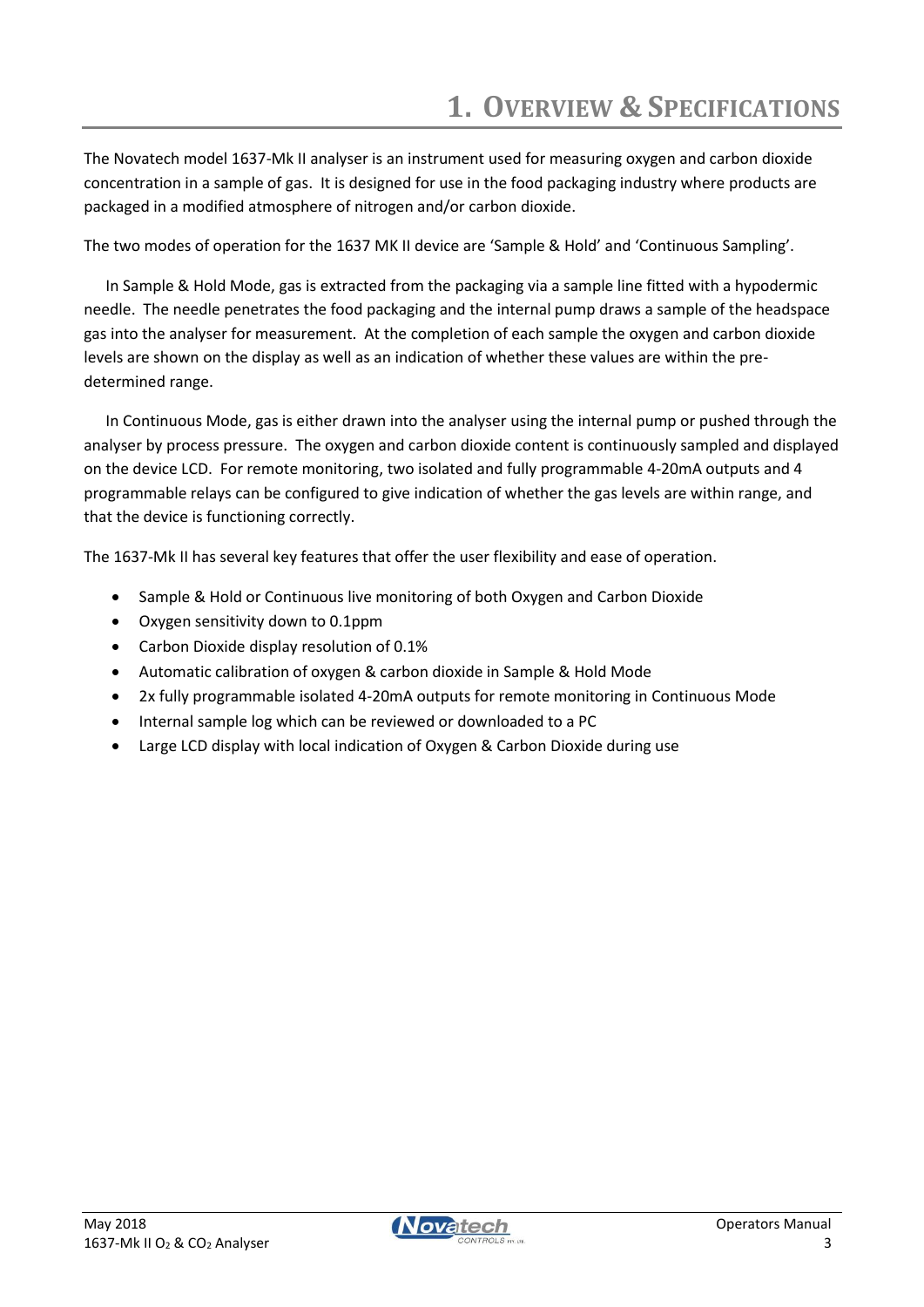# <span id="page-5-0"></span>*1.1 Hardware Specifications*

| Oxygen Range                                                                                      | 1 part per million (ppm) to 100% oxygen.                                           |                                                                                                                                                                |
|---------------------------------------------------------------------------------------------------|------------------------------------------------------------------------------------|----------------------------------------------------------------------------------------------------------------------------------------------------------------|
| Oxygen Response Time                                                                              | <4 seconds with gas flow of 100cc per minute                                       |                                                                                                                                                                |
| Oxygen Accuracy                                                                                   |                                                                                    | ±1% of actual measured value with repeatability ±0.5% of measured value                                                                                        |
| Oxygen Display Resolution<br>30.0 to 100%<br>1.00 to 29.99%<br>100 to 10,000ppm<br>0.1 to 99.9ppm | ±0.1%<br>±0.01%<br>$±1$ ppm<br>$±0.1$ ppm                                          |                                                                                                                                                                |
| CO <sub>2</sub> Accuracy<br>0 to 40%<br>40 to 80%<br>80 to 100%                                   | ±2%<br>±3%<br>±5%                                                                  |                                                                                                                                                                |
| $CO2$ Range                                                                                       | 0 to 100%                                                                          |                                                                                                                                                                |
| CO <sub>2</sub> Response Time                                                                     | <8 seconds with gas flow of 100cc per minute                                       |                                                                                                                                                                |
| <b>Gas Connection</b>                                                                             | $1/8$ " Swagelok®                                                                  |                                                                                                                                                                |
| Communications                                                                                    | Bluetooth <sup>®</sup> Wireless                                                    |                                                                                                                                                                |
| <b>Analog Outputs</b>                                                                             | 2 isolated 0-20mA or 4-20mA field selectable<br>active outputs (DO NOT loop-power) |                                                                                                                                                                |
| Analog Output Load                                                                                | 1000 ohm maximum                                                                   |                                                                                                                                                                |
| Alarm Relays                                                                                      | 4 isolated programmable, failsafe (active open)<br>2A/240VAC, 2A/30VDC             |                                                                                                                                                                |
| Mains Voltage Supply                                                                              | 85 to 265VAC 50/60Hz                                                               |                                                                                                                                                                |
| <b>Mains Power</b>                                                                                |                                                                                    | 115W continuous, 500W maximum instantaneous                                                                                                                    |
| Warm-Up Time                                                                                      | 5 minutes                                                                          |                                                                                                                                                                |
| <b>Environmental Rating</b><br><b>Operating Temperature</b><br><b>Relative Humidity</b>           | 5% to 95% (non-condensing)                                                         | 0 to 50°C (32 to 120°F) or 0 to 45°C (32 to 110°F) with CO <sub>2</sub> option.                                                                                |
| Weight                                                                                            | 6Kg                                                                                |                                                                                                                                                                |
| <b>Dimensions</b>                                                                                 |                                                                                    | 265mm (W) x 150mm (H) x 350mm (D) (10.5" x 6" x 13.75")                                                                                                        |
| Range of Analog Outputs                                                                           | Oxygen<br>Carbon Dioxide<br>Oxygen EMF                                             | in continuous mode, field selectable from the following:<br>0 - 0.1% oxygen to 0 - 100% oxygen<br>0 - 1% to 0 - 100% carbon dioxide<br>0 - 100mV to 0 - 1500mV |

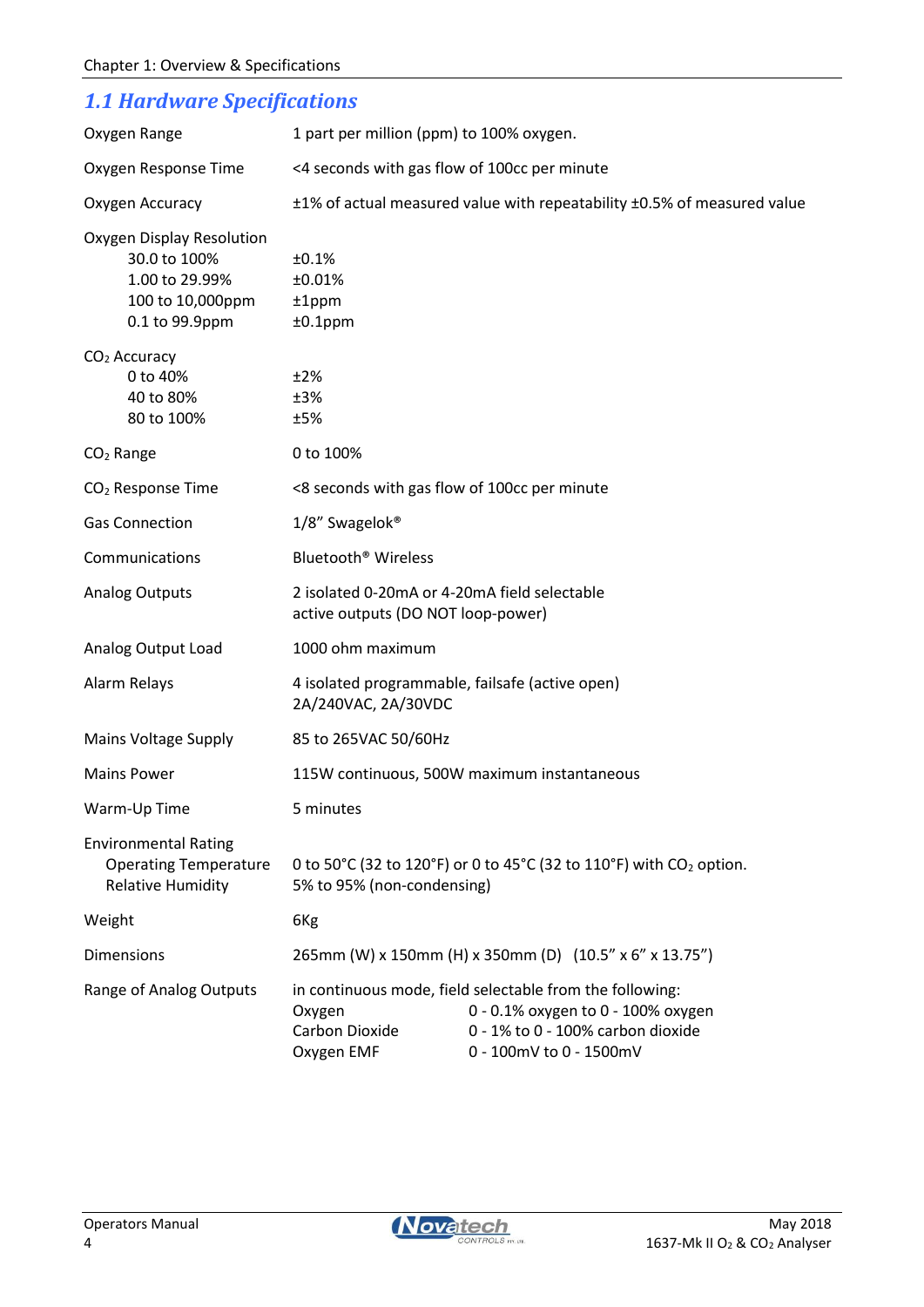# <span id="page-6-0"></span>*1.2 Product & Logging Specifications*

| Number of Products Stored | 200 maximum                                                                                                                        |
|---------------------------|------------------------------------------------------------------------------------------------------------------------------------|
| <b>Product Name</b>       | ~22 characters (alpha-numeric and symbols).<br>Exact number of characters is limited by the width of the display and<br>will vary. |
| Log Memory Capacity       | 3680 readings<br>Each reading records date, time, product, oxygen, carbon dioxide                                                  |

# <span id="page-6-1"></span>*1.3 Heater Supply for the Oxygen Sensor*

#### **CAUTION**

The Oxygen sensor heater is supplied with mains voltage. This supply has electrical shock danger to maintenance personnel. Always isolate the analyser before working with the oxygen sensor. The sensor assembly must always be connected to earth.

The heater is supplied from the mains power directly, and the temperature is controlled to a set-point of 720°C (1320°F) after turn on.

# <span id="page-6-2"></span>*1.4 Oxygen Sensor Impedance*

The impedance of the oxygen sensor is an indication of the age and condition of the oxygen sensor. As the oxygen sensor ages its impedance will increase and the speed at which the sensor will respond to changes in oxygen concentration will decrease. When the impedance reaches the alarm threshold the sensor should be replaced. By exceeding this impedance level, the sensor response rate will slow down to the extent the erroneous oxygen readings may be seen.

To monitor the health of the oxygen sensor the analyser automatically checks the impedance at fixed intervals. The process of checking takes less than 20 seconds, during which the display will indicate that an impedance check is in progress.

Each time the device is switched on it will automatically check impedance five minutes after the oxygen sensor reaches operating temperature of 700°C. If the analyser remains switched on it will repeat this check every 24 hours.

The impedance alarm threshold is 8kΩ. If the measured impedance exceeds this level, the impedance alarm will be triggered. Refer to chapter 4.2 Hardware Alarms.

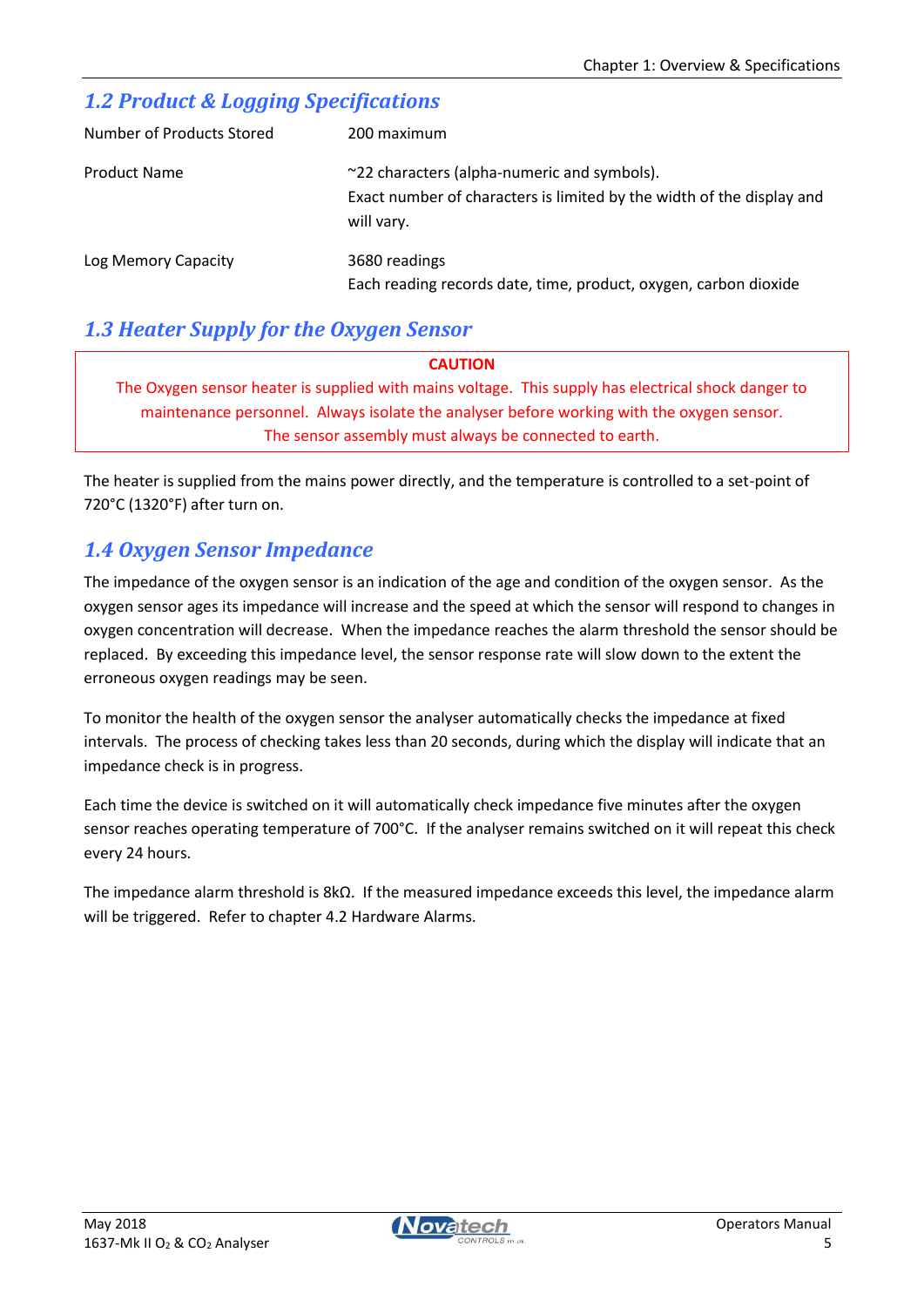### <span id="page-7-0"></span>*1.3 Case*



#### Display

The 1637-Mk II display is a 192x64 pixel monochrome graphical LCD. In standard operation it shows the current oxygen and carbon dioxide readings, also previous sample readings, alarm status, product selected, date & time.

#### Keypad

User interface for interacting with the analyser

#### Sample Gas Inlet

Sample line is attached to this 1/8" Swagelok® coupling

#### Needle Holder

Safe storage for the hypodermic needle when it's not in use

#### Mains Power Socket

External mains power input; uses a standard IEC type connector.

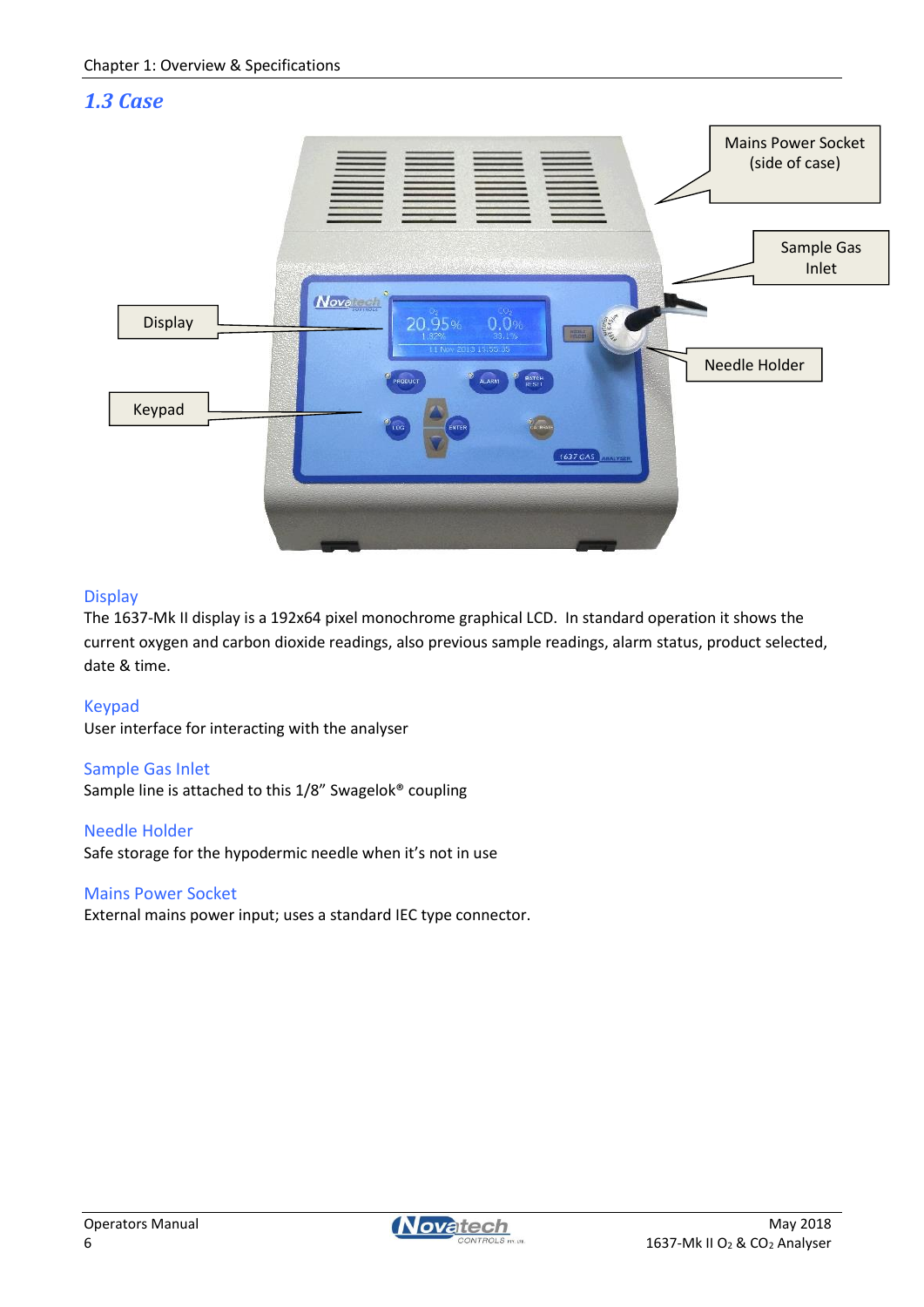# <span id="page-8-0"></span>*1.4 LCD Display*



#### Oxygen – Current Reading

The large number on the left hand side of the display shows the current oxygen reading.

#### Oxygen – Sample Reading

The small number on the left hand side of the display will show the last oxygen sample taken.

When a new sample is being taken the previous sample will be removed and the oxygen sample remains hidden until the sample is complete.

#### Carbon Dioxide – Current Reading

The large number on the right hand side of the display shows the current carbon dioxide reading.

#### Carbon Dioxide – Sample Reading

The small number on the right hand side of the display will show the last carbon dioxide sample taken. Refer to oxygen sample reading above for further information during sampling.

#### Product Number

This is the index number of the currently selected product

Product Name A brief description of the product that is currently selected

#### Product Batch Count

This is a counter that can be used when testing in multiple sample batches. The first number is the current sample; the second is the total number of samples to be testing in the batch.

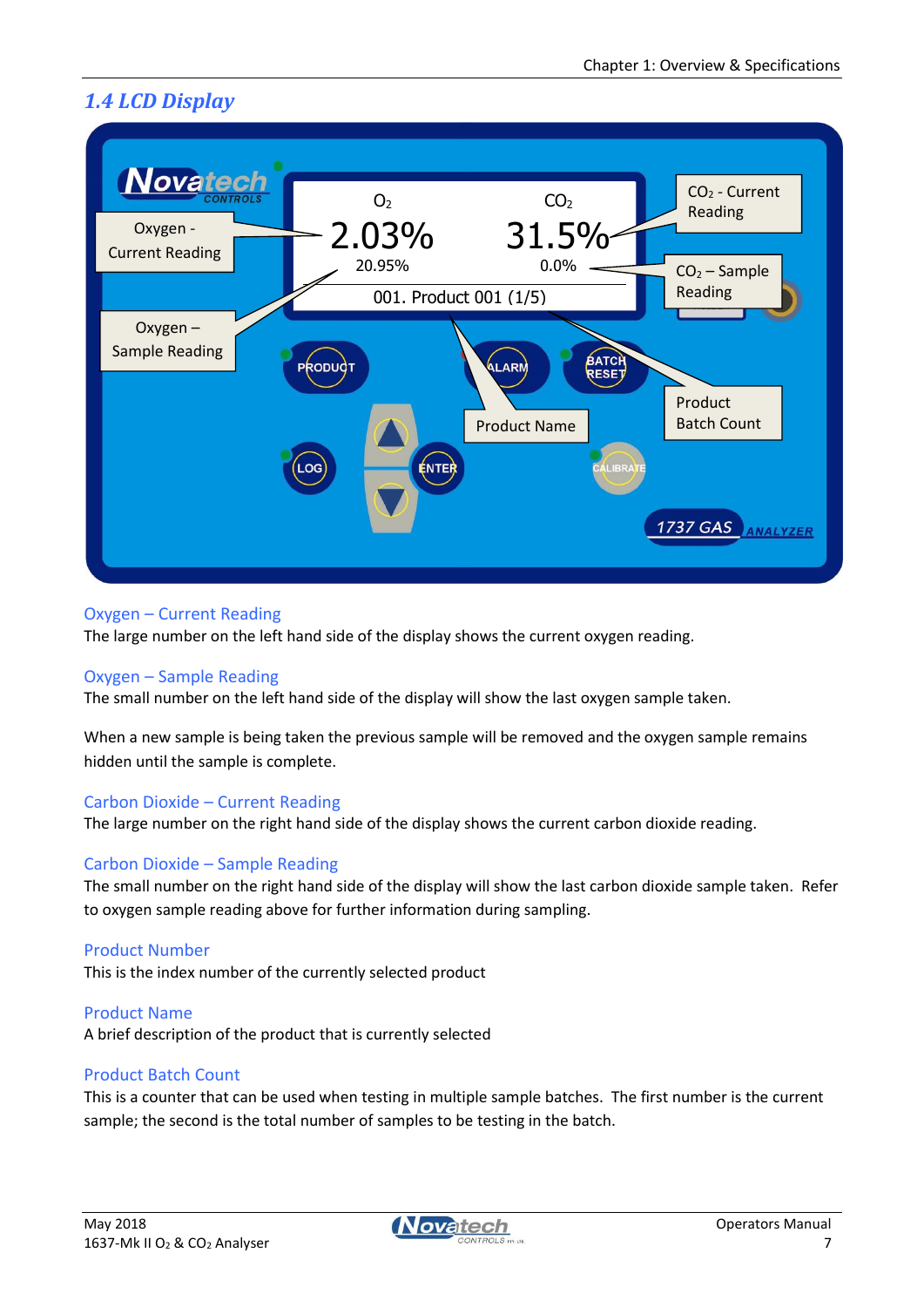# <span id="page-9-0"></span>*1.5 Keypad*



#### Product Selection & Edit

A short press of the key will bring up the product list to allow the operator to select a product for testing. Press and hold for ~2 seconds to bring up a product edit menu. A short press while in either product list or product edit will take the analyser back to the main screen

#### Display Sample Log

A short press on the key will show the 'data log summary' of all the samples that have been taken. While in setup mode this key functions as a 'back' key to navigate out of the menu system.

#### Change Value Up/Down

These two keys are used to change a selection or value.

#### Enter, Accept, Enter Setup Mode

The enter key is used to confirm a selection. A short press of this key from the analyser main screen will enter the Setup Menu. For more details see Chapter 3.

#### Display & Accept Alarms

In the event of an alarm being triggered, the alarm LED will flash and the analyser will beep to alert the operator. Press this key to acknowledge the alarm. If the alarm LED is on (not flashing), pressing the alarm key will show the list of currently active alarms.

#### Product Batch Counter Reset

Press and hold for ~2 seconds to reset the product batch counter.

#### Calibrate

From *Extended Display Mode*, press and hold this key for ~2 seconds to bring up the calibration selection menu. Use the up/down keys to select which calibration to perform, press enter to perform calibration, or calibrate again to exit without making any changes.

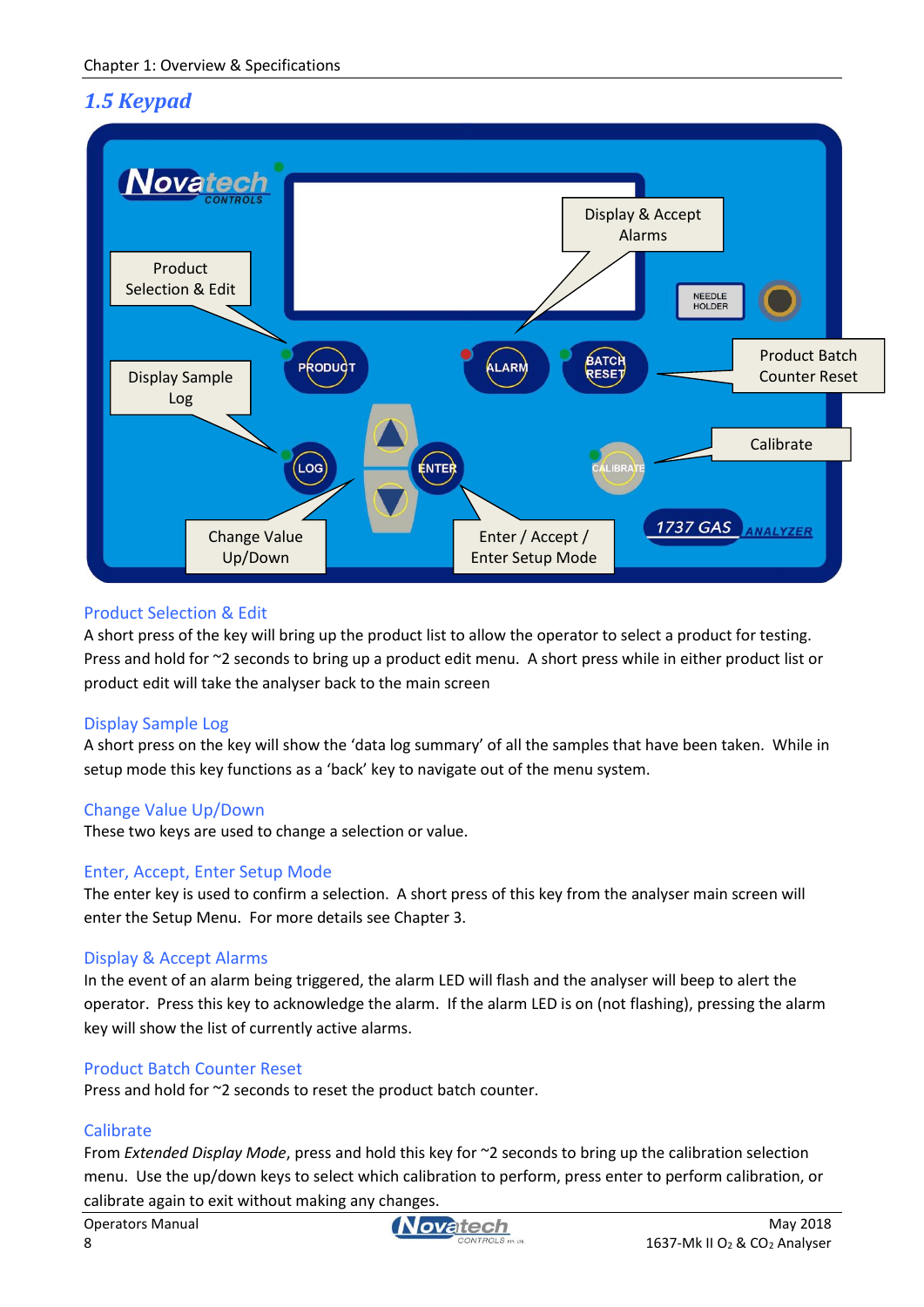# <span id="page-10-1"></span><span id="page-10-0"></span>*2.1 Turning on the 1637-Mk II*

- 1. Plug the power lead into the analyser and the mains socket.
- 2. Turn on the power, noting there is a separate power switch on the side of the analyser where the power lead socket is located.

The display will light up and show the Novatech company logo along with software version, serial number, and last calibration date.

3. Screw the sample line onto the 1/8" Swagelok® tube connector above the mains socket on the right hand side of the analyser.

The oxygen & carbon dioxide sensors inside the analyser take approximately 5 minutes to stabilise ready for sampling. During this time there will be no readings displayed on the device.

4. When the analyser is ready to sample it will alert the operator with a single loud beep, the display should look like the below picture (if there is no Carbon Dioxide sensor it will only have oxygen in the centre of the display)



# <span id="page-10-2"></span>*2.2 Taking a Reading*

5. Insert the hypodermic through a piece of septum into a food pack to commence a gas reading. The numbers on the display should start changing immediately. Leave the needle in the pack for 5 to 10 seconds, or until the head space is nearly all evacuated.

Take care not to suck any food product or liquid into the sample line. Doing so may damage the analyser and any damage caused by contamination will not be covered by warranty.

6. The display will show the oxygen and carbon dioxide readings in the large characters, the display will say 'Sampling' to indicate that a sample is being taken.



7. On completion of the sample the analyser will notify the operator with one of two noises; two clicks if the reading is within the alarm thresholds, or one loud beep if not. The sample just taken will be shown in small characters below the current reading in larger characters.



For more detailed information regarding the operation of this analyser, refer to the table of contents and read the specific chapters.

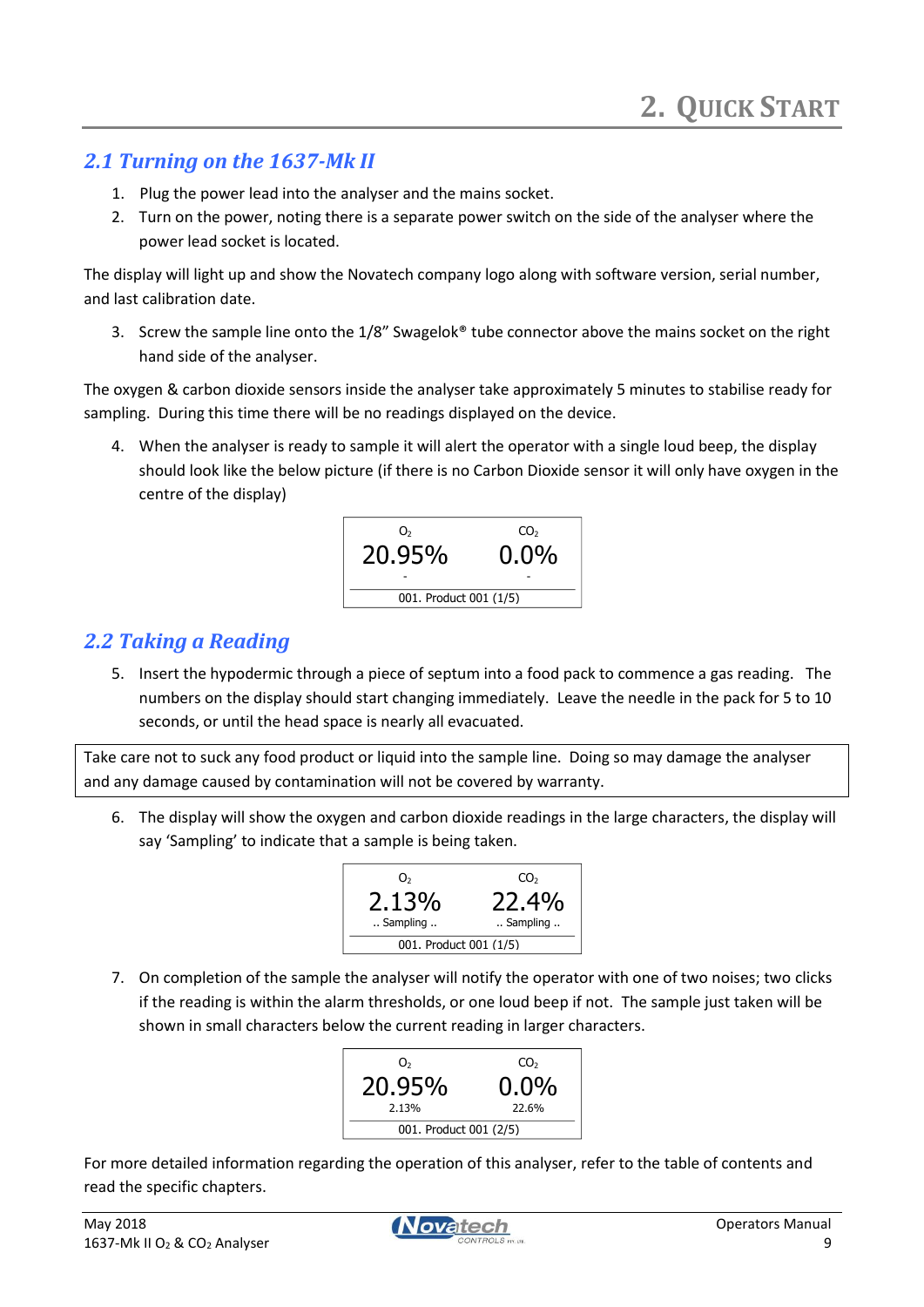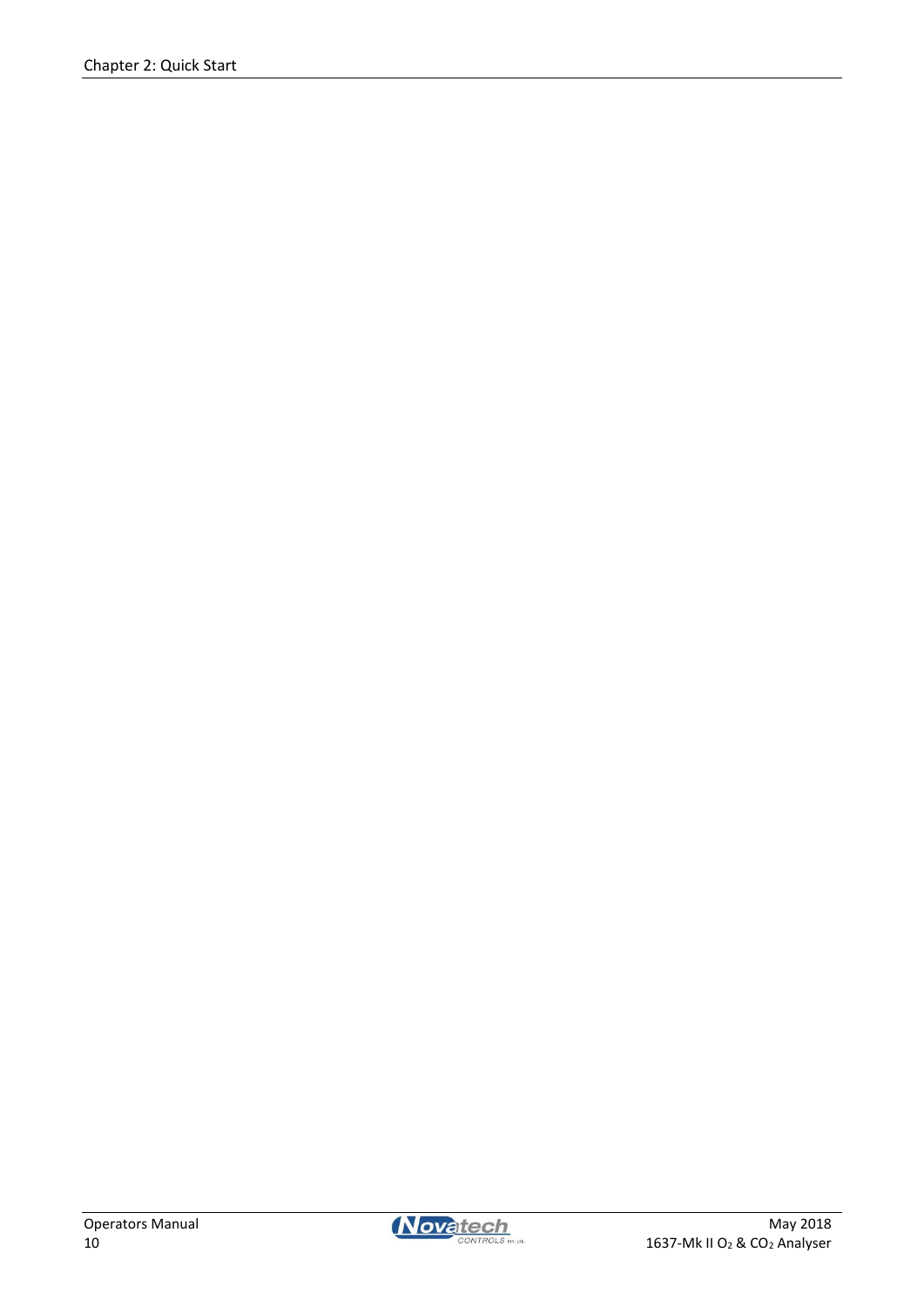# <span id="page-12-1"></span><span id="page-12-0"></span>*3.1 Operation of the Menu System*

The analyser is configured via a menu system that is accessible whenever the analyser is idle. The device has two separate menus; the *'Setup Menu'* and the *'Configuration Menu'*.

Each menu is numbered on the top-left corner and has a brief description of what functionalities it controls. The menu itself will have up to four individual items shown in a list, and on the left-hand-side is a cursor symbol **'>'**, which indicates which item is currently selected.

The keypad uses four keys to navigate through and modify items; *up/down*, *enter* and *log*. As a guide, the *up/down* keys move the cursor up and down and change the value, *enter* is used to select items pointed to for editing, and for saving changes, *log* is used to step backwards, un-select the currently selected item, exit without saving changes, and leave the menu system.

To change an item in the setup menu, navigate first to the menu using the *up/down* keys, and select the menu by pressing the *enter* key. Next navigate to the sub-menu item using the *up/down* keys and select the item by pressing the *enter* key a second time. The item is now selected for modification and will be highlighted. Use the *up/down* key to change the value, and once finished press the *enter* key a third time to save changes. If you wish to un-select the current item, or exit without changing the value press the *log* key.

Once finished, exit the Setup menu by pressing the log key.

Below is a list of options accessible from the Setup and Configuration Menus. The options for each item are listed beneath each heading. The factory default setting is indicated in bold type.

# <span id="page-12-2"></span>*3.2 Extended Display Mode*

The analyser has two display modes; the first being the 'Standard Display Mode', the second 'Extended Display Mode'. When the analyser is first powered on it starts up in *Standard Display Mode*. In this mode the oxygen is displayed in large writing on the left hand side of the display, and likewise Carbon Dioxide is displayed on the right-hand-side. The *Standard Display Mode* is ideal for normal use, while for troubleshooting or extracting more detailed operational information, *Extended Display Mode* may be preferred.

To toggle between the two display modes, while idle from the main screen press and hold the Change Value Up key for approximately 5 seconds. If done correctly the analyser will beep and the display mode will be changed.

In *Extended Display Mode*, additional information regarding the Oxygen & Carbon Dioxide sensors is shown, such as Oxygen sensor EMF & Impedance, and Carbon Dioxide cell temperature.

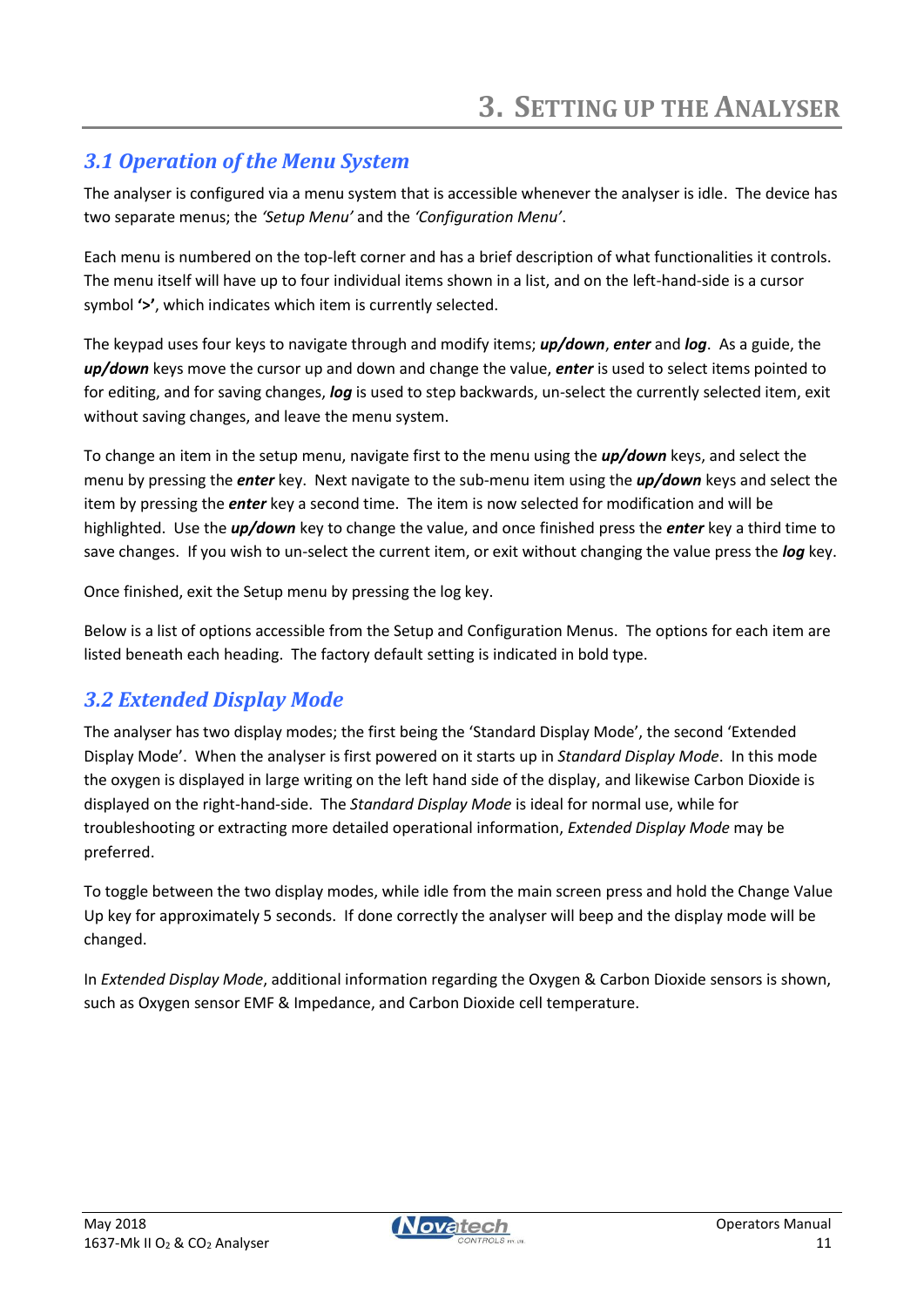### <span id="page-13-0"></span>*3.3 Setup Menu*

To access the Setup Menu, while the analyser is idle, press *enter* from the main screen.

#### 01. Analyser Options

#### Analyser Mode

#### Options: **Sample & Hold** / Continuous

The two options here are 'Sample & Hold' and 'Continuous' mode. In Sample & Hold mode the device automatically detects when the hypodermic needle has been inserted into a package. It draws the sample gas out of the package and continuously samples until the readings have stabilised or started returning to ambient. On completion it locks in the sample reading on the display, logs to memory and checks sample gas alarms if they are enabled.

In Continuous Mode the device reads oxygen & carbon dioxide continuously. It checks the sampled gas against the alarm thresholds continuously and triggers alarms if they go outside of the set levels. In Continuous Mode the 4-20mA analog outputs and alarm relays are used to transmit alarm states and gas levels.

#### Pump Power Off

Options: Always On / 15 secs / 30 secs / 60 secs / **2 mins** / 5 mins / 15 mins / 30 mins

The analyser can turn the sample pump off in Sample & Hold mode if there has been no sample activity or keys pressed for a specified period of time. Enabling this option will prolong the life of the sample pump. When the analyser is in Continuous Mode the pump will never power off due to inactivity.

#### Product Selection

Options: Enabled / **Disabled**

The product description and selection system can be used to quickly select alarm thresholds when in Sample & Hold mode. When product selection is enabled the alarm thresholds are set using the product edit function. See chapter 3.5 for further details on using Product Selection.

#### Temperature Units

Options: **Celsius** / Fahrenheit

This option sets the units of display for temperature. Note: Temperature for the oxygen & carbon dioxide cells are not displayed as standard. The display of temperature can be useful in some troubleshooting scenarios. Refer to the troubleshooting chapter of this manual for more details.

#### 02. Internal Clock Date & Time

#### Date / Time

Use the keypad to set the internal clock on the analyser. This information is used as a timestamp on samples recorded in the product sample log. As an alternative to this method for setting the date & time, the Bluetooth PC Interface can be used to sync the analyser internal clock to the connected PC.

#### Daylight Savings

#### Options: **Enabled** / Disabled

This flag can be used to adjust the time for daylight savings without adjusting the internal clock. When enabled the clock is moved forwards one hour.

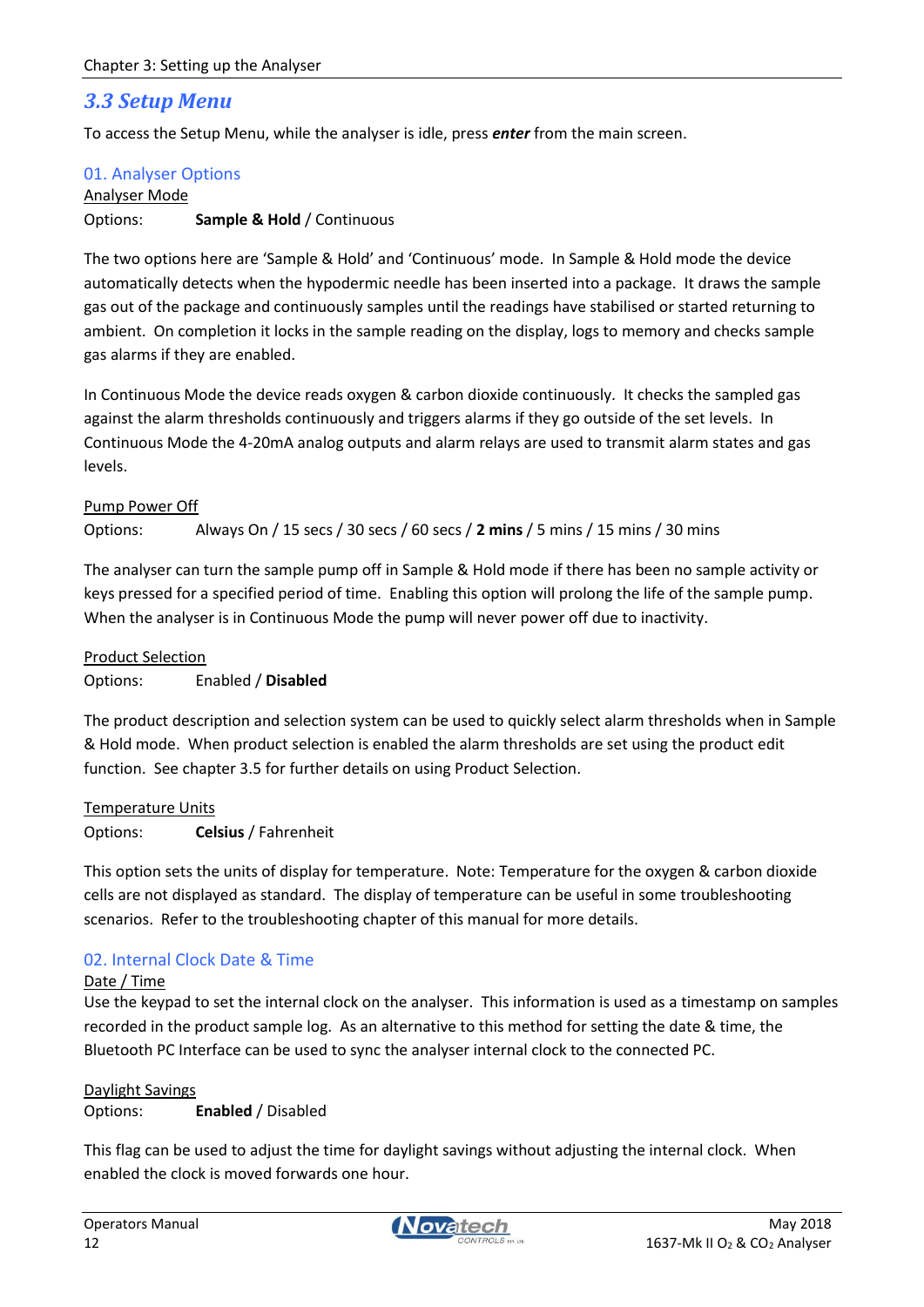#### 03. Sample Gas Alarms

Note: Setup Menu 02 is only made available when Product Selection is disabled in Setup Menu 1. For details on how to configure sample gas alarms using Product Selection refer to Chapter 3.5. If Product Selection is disabled, use this menu to set the sample gas alarm thresholds.

#### Low O<sub>2</sub> Alarm / High O<sub>2</sub> Alarm / Low CO<sub>2</sub> Alarm / High CO<sub>2</sub> Alarm

Options: Oxygen: **Disabled** / 100ppm - 100% in graded increments. Increments of 100ppm from 100ppm to 1%, increments of 0.1% from 1% to 25%, then increments of 1% from 25% to 100%.

Carbon Dioxide: **Disabled** / 0.1 – 100% in 0.1% increments.

# Note: Setup Menus 03, 04 & 05 are only made available when the analyser is operating in Continuous Mode.

#### 04. Transmitter Output 1

Output Var

Options: **Oxygen** / Carbon Dioxide / Oxygen EMF / No Output

Scale 4mA / Scale 20mA

Options: The scaling options of the 4-20mA outputs depend on the output variable selected;

Oxygen: 0% – 100% in graded increments. Increments of 100ppm for 0% to 1%, increments of 0.1% from 1% to 25%, increments of 1% from 25% to 100%.

Carbon Dioxide 0% to 100% in 1% increments

Oxygen EMF: 0mV to 1500mV in 100mV increments

#### 04. Transmitter Output 2

Output Var

Options: Oxygen / **Carbon Dioxide** / Oxygen EMF / No Output

Scale 4mA / Scale 20mA

See Setup Menu 03 for detailed explanation of scaling options

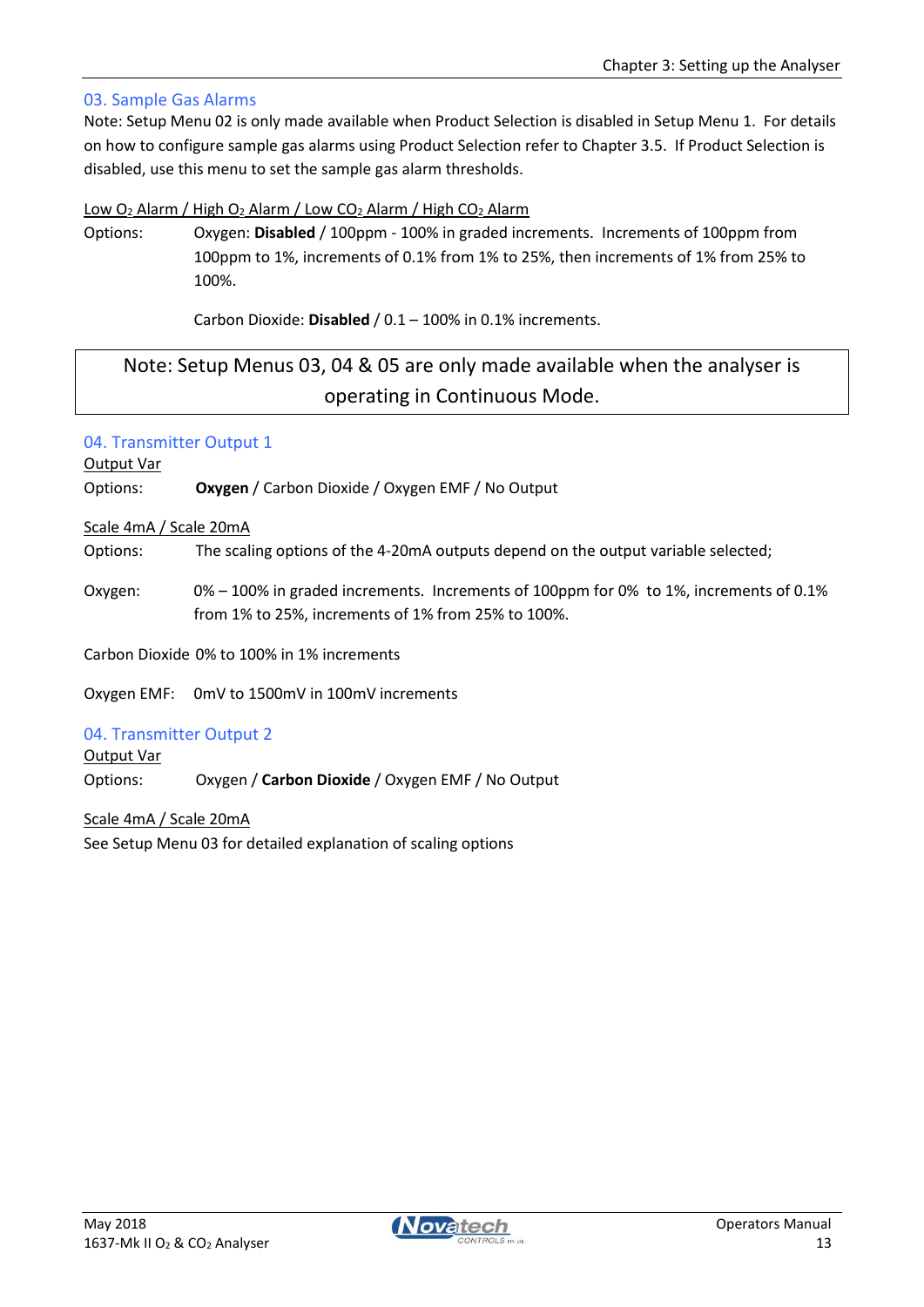#### 06. Alarm Relays

#### Relay 1 / Relay 2 / Relay 3 / Relay 4

These four field programmable relays can be triggered on hardware or process alarm conditions. By default, Relays 1 through to 3 are configured to trigger on process related alarms, and Relay 4 is configured by default to trigger on hardware related alarms. If you wish to use Relay 1-3 to trigger specific hardware alarms it must be first disabled from Relay 4, after which the de-selected hardware alarm will become available as an option in Relay 1-3.

Multiple alarm conditions can be configured for any individual Relay, the menu system indicates that an alarm has been associated with a Relay by placing an asterisk on the far right side of the line when scrolling through the alarm conditions. By default, Relay 1-3 are not programmed with any alarm conditions, Relay 4 is programmed to trigger on all hardware alarm conditions.

| Options:                                                               |                                | Relay 1 | Relay 2 | Relay 3 | Relay 4 |
|------------------------------------------------------------------------|--------------------------------|---------|---------|---------|---------|
|                                                                        | Oxygen Heater Fail             |         |         |         | $\ast$  |
|                                                                        | Oxygen High Impedance          |         |         |         | $\ast$  |
|                                                                        | Oxygen TC Open Circuit         |         |         |         | $\ast$  |
|                                                                        | CO <sub>2</sub> Sensor Error   |         |         |         | $\ast$  |
| CO <sub>2</sub> Lamp Error                                             |                                |         |         |         | $\ast$  |
|                                                                        | Sample Pump Error              |         |         |         | $\ast$  |
| Hardware Alarms<br>Sample Pump Overload<br><b>Internal BBRAM Error</b> |                                |         |         |         | $\ast$  |
|                                                                        |                                |         |         |         | $\ast$  |
|                                                                        | <b>Internal Memory Error</b>   |         |         |         | $\ast$  |
|                                                                        | <b>ADC Hardware Check Fail</b> |         |         |         | $\ast$  |
|                                                                        | Output 1 Failure               |         |         |         | $\ast$  |
|                                                                        | Output 2 Failure               |         |         |         | $\ast$  |
|                                                                        | Oxygen SSR Failure             |         |         |         | $\ast$  |
|                                                                        | <b>Bluetooth Error</b>         |         |         |         | $\ast$  |
|                                                                        | Oxygen High                    |         |         |         |         |
| Process                                                                | Oxygen Low                     |         |         |         |         |
| Alarms                                                                 | Carbon Dioxide High            |         |         |         |         |
|                                                                        | Carbon Dioxide Low             |         |         |         |         |

### <span id="page-15-0"></span>*3.4 Configuration Menu*

To Access the Configuration Menu, the analyser must first be set to 'Extended Display Mode'. See Chapter 3.2 above on instructions on how to access this feature.

Once in Extended Display Mode, to access the Configuration Menu, while the analyser is idle press and hold the *enter* key for approximately 3 seconds from the main screen.

#### 01. Input Calibration

Reference 1 / Reference 2 / Reference 3 / Reference 4.

These four options set the analog calibration for the analyser. The analog reference points are located inside the analyser on the main PCB near the centre/top. During calibration these analog reference voltages are read using a digital multimeter, and the respective values are entered into these four menus.

For further information on Analyser calibration refer to Chapter 6.

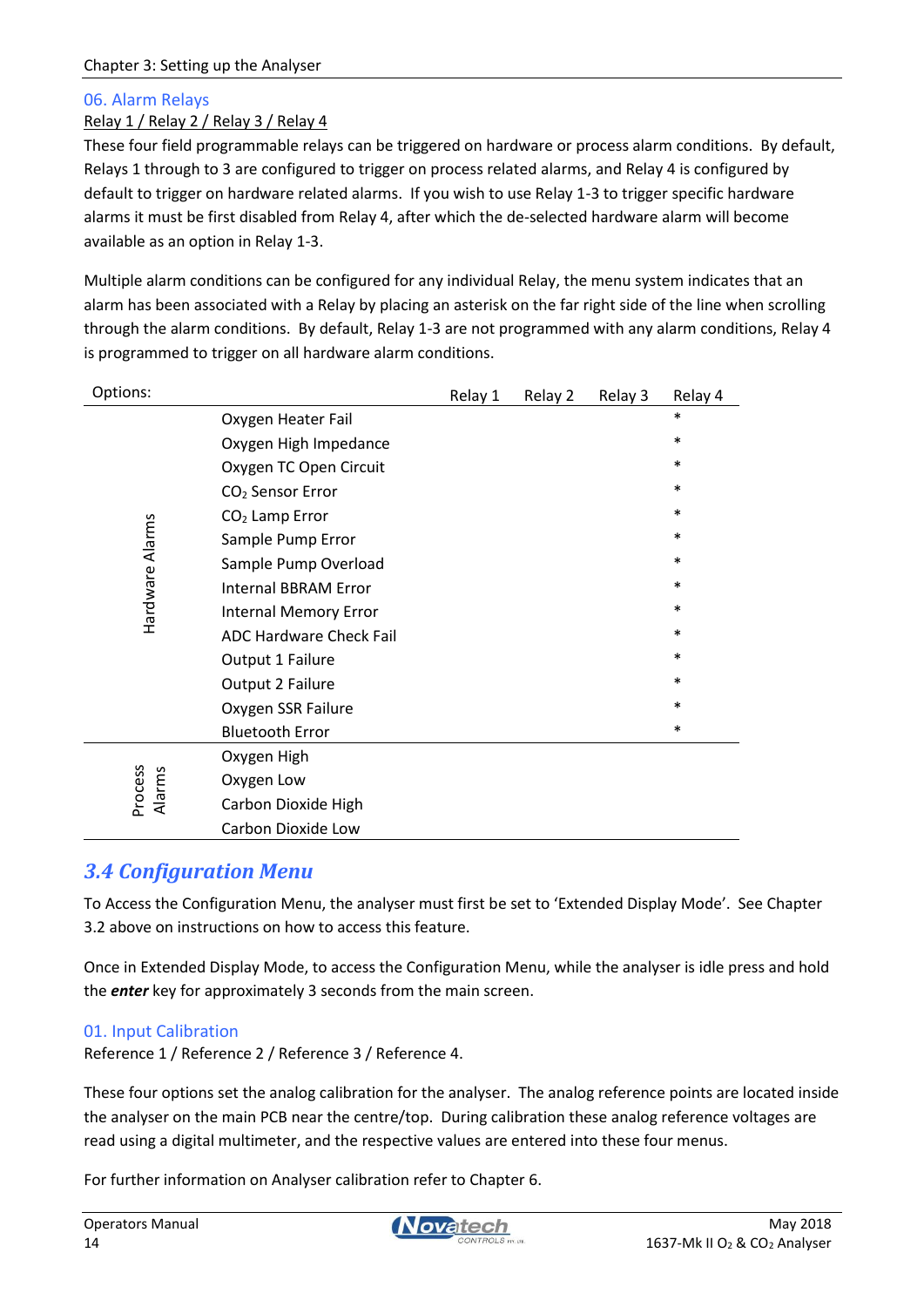#### 02. Installation Options CO<sup>2</sup> Cell Options: **Enabled** / Disabled

If there is no CO<sup>2</sup> cell installed in the analyser, Carbon Dioxide is automatically disabled, and this menu is of no use. If, however the analyser does have a  $CO<sub>2</sub>$  cell installed and you wish to manually disable Carbon Dioxide without physically removing the cell then this menu should be used.

### Bluetooth Options: **Enabled** / Disabled

Bluetooth™ communications is achieved using an optional Bluetooth module. If the Bluetooth module is not installed this menu should be set to disabled to prevent Bluetooth fail alarms.

#### 03. Analog Ch.1 Calibration 04. Analog Ch.2 Calibration

Note: Both Calibration Menu 04 and 05 are only accessible if the analyser is configured in Continuous Sampling Mode. See Chapter 3.3 for further details.

Mode

Options: Auto Calibrated / Manually Calibrated / Calibrate 4mA / Calibrate 20mA

The two 4-20mA analog output channels can be calibrated automatically using on-board circuitry, or manually using a DMM or other external hardware. Menu items 'Auto Calibrated' and 'Manually Calibrated' indicate the analyser is currently transmitting using the selected calibration. If you select either of the next options then the analyser will transmit a fixed manually calibrated 4mA or 20mA level on the selected channel allowing the operator to measure this level and to adjust the calibration accordingly.

4mA Trim Options: 2.50mA to 6.50mA in 0.01mA increments, default **4.00mA**

### 20mA Trim Options 18.00mA to 22.00mA in 0.01mA increments, default **20.00mA**

The menu item '4mA Trim' appears when 'Calibrate 4mA' is selected in Mode above, likewise '20mA Trim' appears when 'Calibrate 20mA' is selected in Mode above. The default value 4.00mA or 20.00mA indicates that no manual calibration has been performed. In order to manually calibrate a particular level, set this value to default then read the output using external hardware. Whatever value is seen on the external hardware, enter this value into the Trim menu and press *enter*. The analog output level should immediately adjust towards the calibrated 4mA or 20mA level.

If the uncalibrated 4mA or 20mA levels are significantly out it may require some fine tuning once the Trim value has been entered.

When fine tuning the analog output, if you wish to increase the analog output by a small step decrease the trim value by one increment and press *enter*. Likewise, if you wish to decease the analog output by a small step increase the trim value by one increment and press *enter*.

Make sure that you press *enter* after each incremental change to the Trim value as the analog output will not be updated to reflect changes until you have done this step.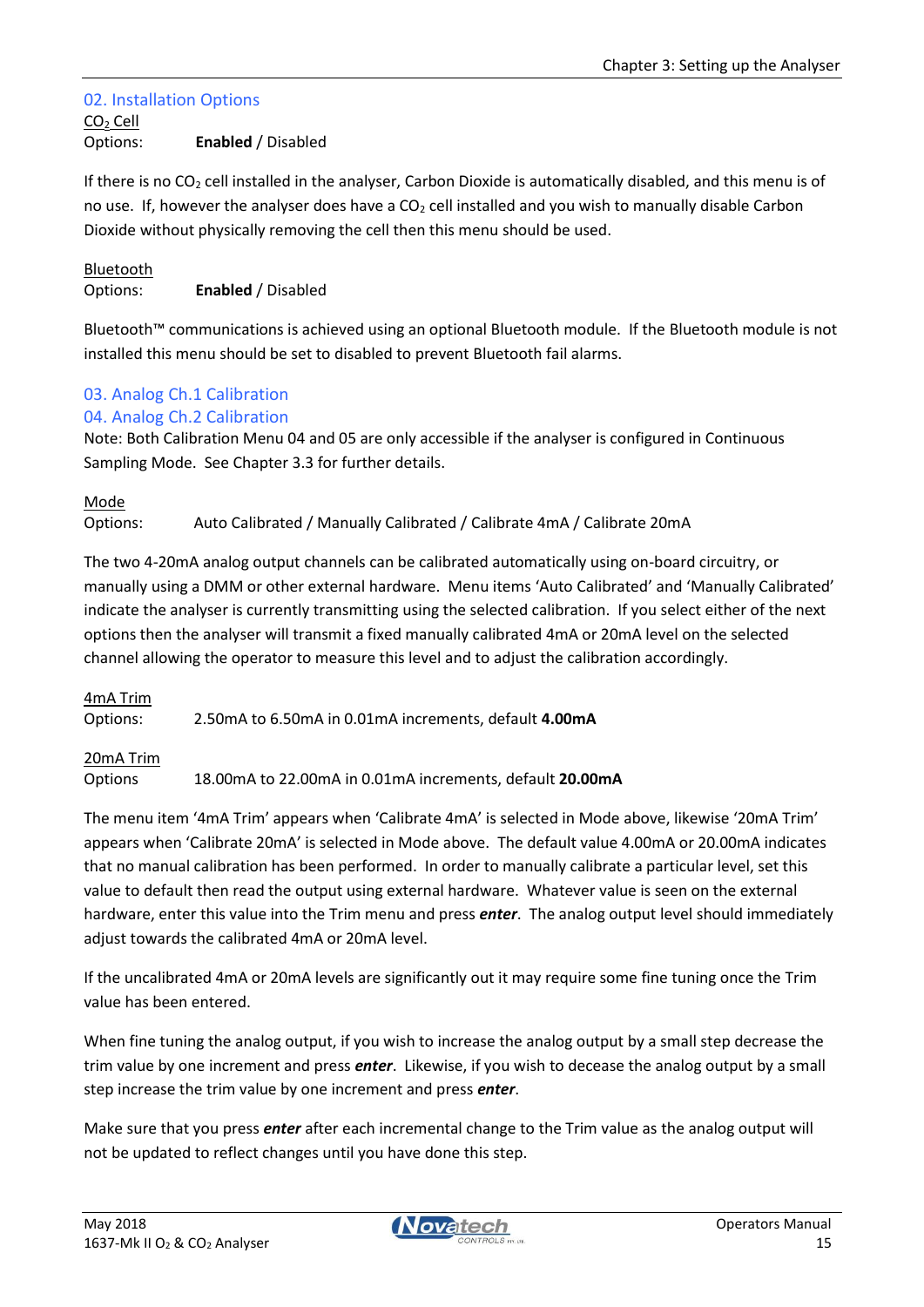#### 05. Sample Pump

Sample Pump Options: **Internal** / External

The sample pump used to draw the sample into the analyser is in most cases located inside the analyser, however in some special cases it may be required that the pump be located externally. By setting this option to External the internal pump drive circuitry and associated hardware alarms are disabled.

Pump Voltage Options: 2.50V to **5.00V** in 0.25V increments

This option is only available if the sample pump is set to internal in the previous menu item. The voltage to the pump is directly proportional to the pump speed and volumetric sample rate.

#### 06. Oxygen Calibration

Offset Options: ±6.00mV or **Automatic**

The zirconia based Oxygen sensor used by the analyser will have some fixed offset associated to it. This value corresponds to the probe EMF reading when sampling ambient air. If the device is configured as 'Sample & Hold' then the offset can automatically be adjusted by the analyser when it detects that it's sampling ambient air. If the device is being commissioned in Continuous Mode, it is important to manually set this value. When entered manually, the offset value is the Oxygen probe EMF reading in ambient air, in the same polarity as shown on the display in Extended Display Mode.

Low O2 Calibration

Options: 80.0% to 120.0% in 0.1% increments. Default value is **100.0%**.

The low oxygen calibration factor can be used to fine tune the oxygen calculation at low oxygen readings. It will not affect the measurement at ambient. It is advised that you do not alter this value.

#### Damping

Options: No Damping through to 10x Sampling. Default is **2x Sampling**

While in Continuous Mode, oxygen measurement can be damped by averaging successive readings from the sensor. This will smooth out any fluctuations in the sample gas level, but will also slow down the reaction time of the analyser. The larger the number selected here, the more successive readings that are averaged.

Oxygen damping is not applied while in Sample + Hold mode.

#### 07. CO<sup>2</sup> Signal Tuning

**NOTE: All values in this menu are set using the automatic Carbon Dioxide calibration process described in Chapter 6. Altering these values directly is not advised, and doing so will alter the device calibration.**

#### CO<sub>2</sub> Gain / CO<sub>2</sub> Offset

The Carbon Dioxide analog circuitry needs to be correctly configured to maximise input range and accuracy. The Gain & Offset alter this signal accordingly.

#### Lamp Duty Cycle

The  $CO<sub>2</sub>$  signal lamp is switched with a fixed duty cycle that can be altered using this menu. It is not advised that you alter this value manually.

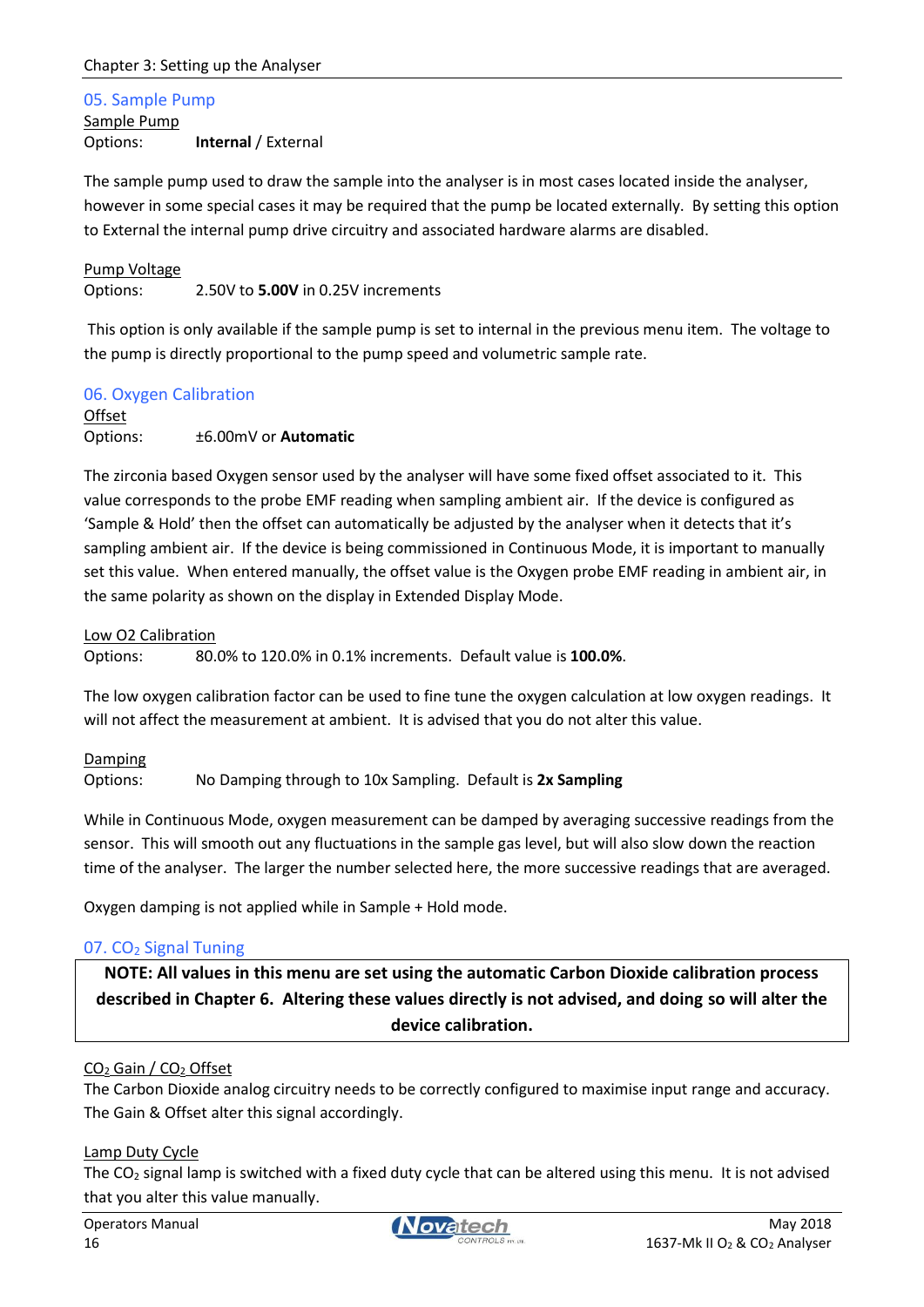#### Lamp Cycle Time

The cycle time of the  $CO<sub>2</sub>$  signal can be adjusted to increase or decrease sample time. It is not advised that you alter this value manually.

#### 08. CO<sup>2</sup> Calibration

**NOTE: All values in this menu are set using the automatic Carbon Dioxide calibration process described in Chapter 6. Altering these values directly is not advised, and doing so will alter the device calibration.**

#### Zero Counts /Span Counts

The Zero Counts value correlates to the number of counts sampled via the internal ADC when the  $CO<sub>2</sub>$  cell is reading 0% Carbon Dioxide (ambient air). The Span Counts correlates to the number of counts samples when the CO<sub>2</sub> cell is reading 100% Carbon Dioxide. These values are both set automatically during the automatic calibration process and should not be altered.

#### Cal Temperature

The temperature at which the  $CO<sub>2</sub>$  cell is calibrated is used to fine tune the Carbon Dioxide readings. This value is set automatically during the automatic calibration process and should not be altered.

#### 09. CO<sub>2</sub> Mid Gas Calibration

Mid Cal Gas Options: 20.0% to 60.0% in 0.1% increments. Default **30.0%**.

To fine tune the calibration of the Carbon Dioxide, a 'Mid Gas Calibration' is recommended using a certified gas bottle with  $CO<sub>2</sub>$  concentration close to that being measured. The concentration of the  $CO<sub>2</sub>$  gas to be used for this Mid Gas Calibration should be manually entered into this menu.

#### Mid Cal Adjust

Options: ±7.0% in 0.1% increments. Default is **0.0%**

This number shows the fine tune trim factor applied to the  $CO<sub>2</sub>$  calculations at the Mid Cal Gas concentration entered in the menu above. This value is set during the automatic  $CO<sub>2</sub>$  calibration process described in Chapter 6.

#### 10. Products & Log

NOTE: Clearing internal log or resetting Products is not reversible.

#### Reset Internal Log

The analyser has an internal log that automatically records information on all samples taken using the device. This log can be reviewed or downloaded via Bluetooth™ for review and archiving. To clear the internal log, select this item and press *enter*.

#### Reset Products

The analyser has a Product Selection system for configuring process gas thresholds and alarms. The products as shipped from the factory are designed to be altered to the end users specification. To reset the Product descriptions and sample gas alarm thresholds to factory defaults select this menu and press *enter*.

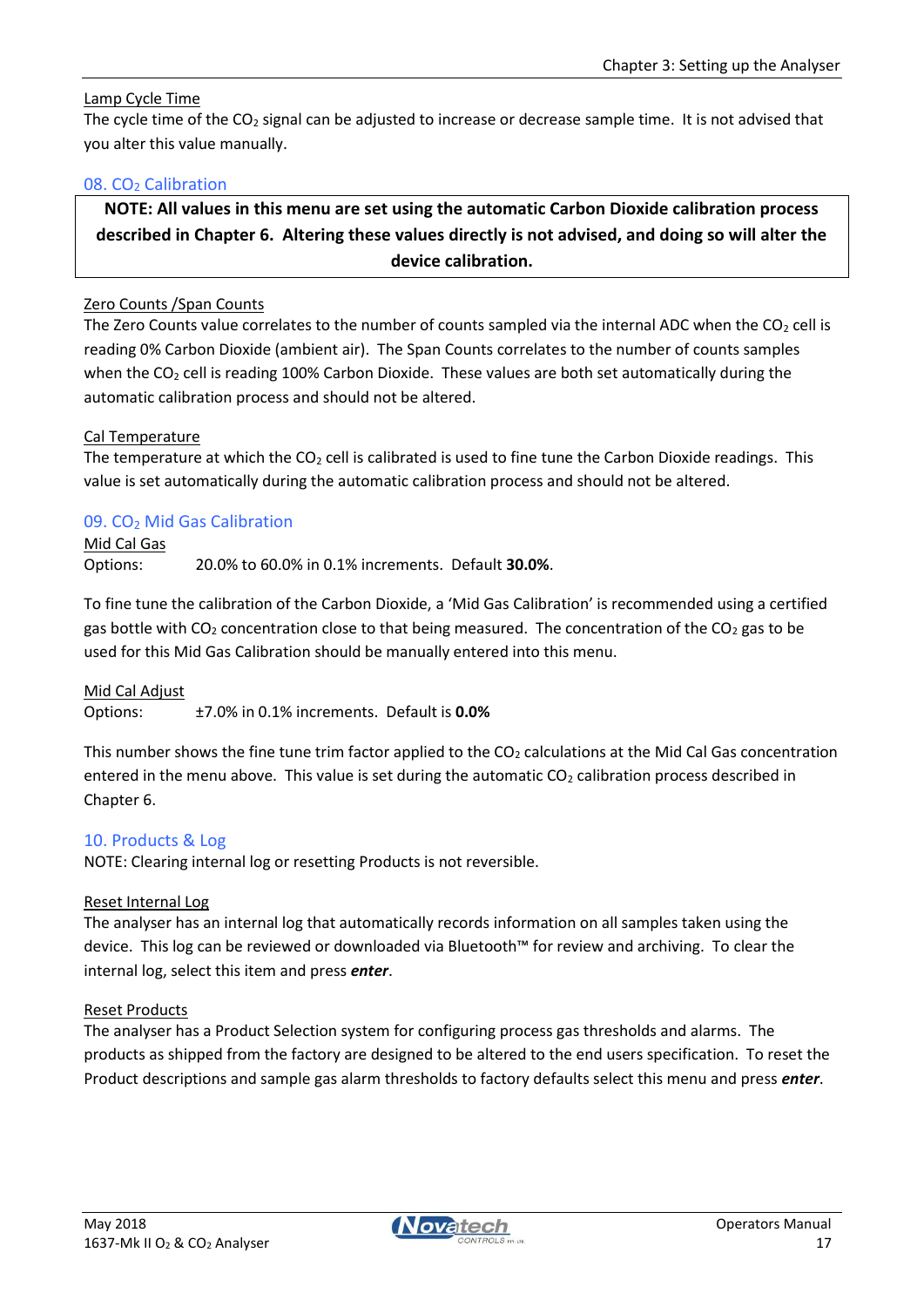#### 11. Mains Detection

**NOTE: It is not advisable to alter any values in this menu without being explicitly instructed to by the manufacturer or supplier.**

#### Mains Voltage

Options: **Automatic** / 100-127V / 220-240V

Mains Frequency

Options: **Automatic** / 50Hz / 60Hz

The oxygen sensor inside the analyser uses mains power to run the heater. The default setting for the analyser is to automatically detect mains voltage and frequency. If the mains detection system fails for any reason then mains voltage and frequency can be manually set using this menu.

SSR Fail Protection Options: **Enabled** / Disabled

In the event of the solid state relay (SSR) that controls the oxygen heater failing and short circuiting on then the device can automatically detect this and protect the oxygen sensor from being damaged. If the SSR fail system is causing errors then it can be manually disabled. This is not advisable.

#### 12. Transmit Options

This menu is only visible if the analyser is set to 'Continuous Mode'. See Chapter 3.3 for details.

#### Output Range

Options: **4-20mA** / 0-20mA / 4-20mA Restricted / 0-20mA Restricted

The two analog outputs can be scaled 4-20mA or 0-20mA. The outputs are active powered and capable of driving 20mA @ 1000 ohms, or 24mA @ 850 ohms. If enabled, the analog outputs will transmit the selected process variable as scaled. If the process variable is over or under scale, then the output will continue to transmit scaled analog signal outside of range unless this option is set to 'Restricted'. If set to 'Restricted', this prevents the analog outputs from transmitting outside of the selected output range, even if the selected process variable goes out of range.

Variable Invalid Options: **Hold 0mA** / Hold 4mA / Hold 20mA

While the analyser is in operation the analog outputs are always transmitting and are never be switched open circuit. For instances where the process variable selected to transmit is invalid, the output needs to have a 'hold' level that will indicate that there is no valid value.

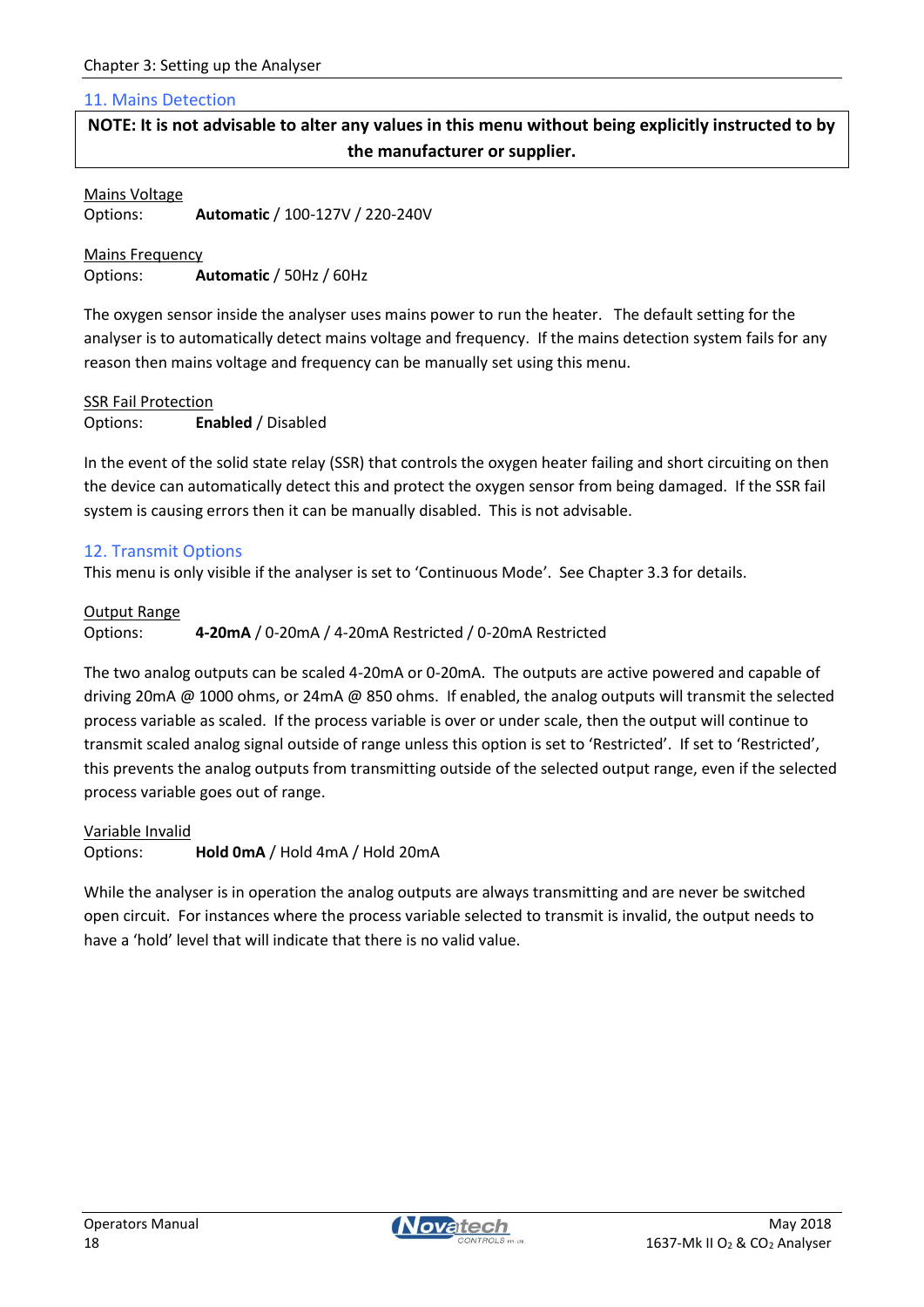# <span id="page-20-0"></span>*3.5 Product Selection*

#### Overview

The 1637-Mk II analyser is designed to be easily customised to the requirements of the end user. The analyser is designed with the primary use of sampling modified atmospheres in enclosed spaces, but can also be used for continuous monitoring.

To improve the use as a sample and hold device a Product Selection system was created in which a number of Products can be predefined. These products can be as simple as a meaningful description for what is being sampled, or can be more detailed to include alarm thresholds for both oxygen and carbon dioxide, and batch sample counting to allow for grouping of samples in the internal log.

Once configured, the Product Selection system can be used to quickly switch between items being tested, and remove human error from the process of correctly setting up alarm thresholds. Samples taken are also logged with product information attached so that review of samples taken is more informative.

To enable this feature, 'Product Selection' must be enabled in Setup Menu 1.

#### Selecting a Product

Once enabled, the operator can press the *product* key on the keypad to bring up a list of available products. To select a product from the list use the *up/down* keys to highlight the desired Product, and press *enter* to select the highlighted product and return to the main screen.

To return to the main screen without making any changes, press the *log* key.

#### Creating and Editing Products

By default five basic products are made available with Product Selection is enabled, however to make proper use of the Product Selection functionality the products should be altered to be more meaningful.

To access the Product Edit menu, press and hold the *product* key for 2 seconds until the analyser makes a second beep and the words 'Editing Products' appears on the display.

The Product Edit Menu operates similarly to the Product Selection Menu using the *up/down* keys to move through the list and *enter* to select the highlighted product. On selection of a product a new editing screen is shown where the *up/down*, *log* and *enter* keys are used the same as in the Setup Menu system.

Editing of the product description requires the use of the *alarm* and *batch reset* keys to move the cursor backwards and forwards respectively. The *up/down* keys change the underlined character and the number of characters available in the description is bound by a maximum of 22 characters, or the edge of the display.

To return to the list of edit products, and to return to the main screen once product editing is complete, press the *log* key.

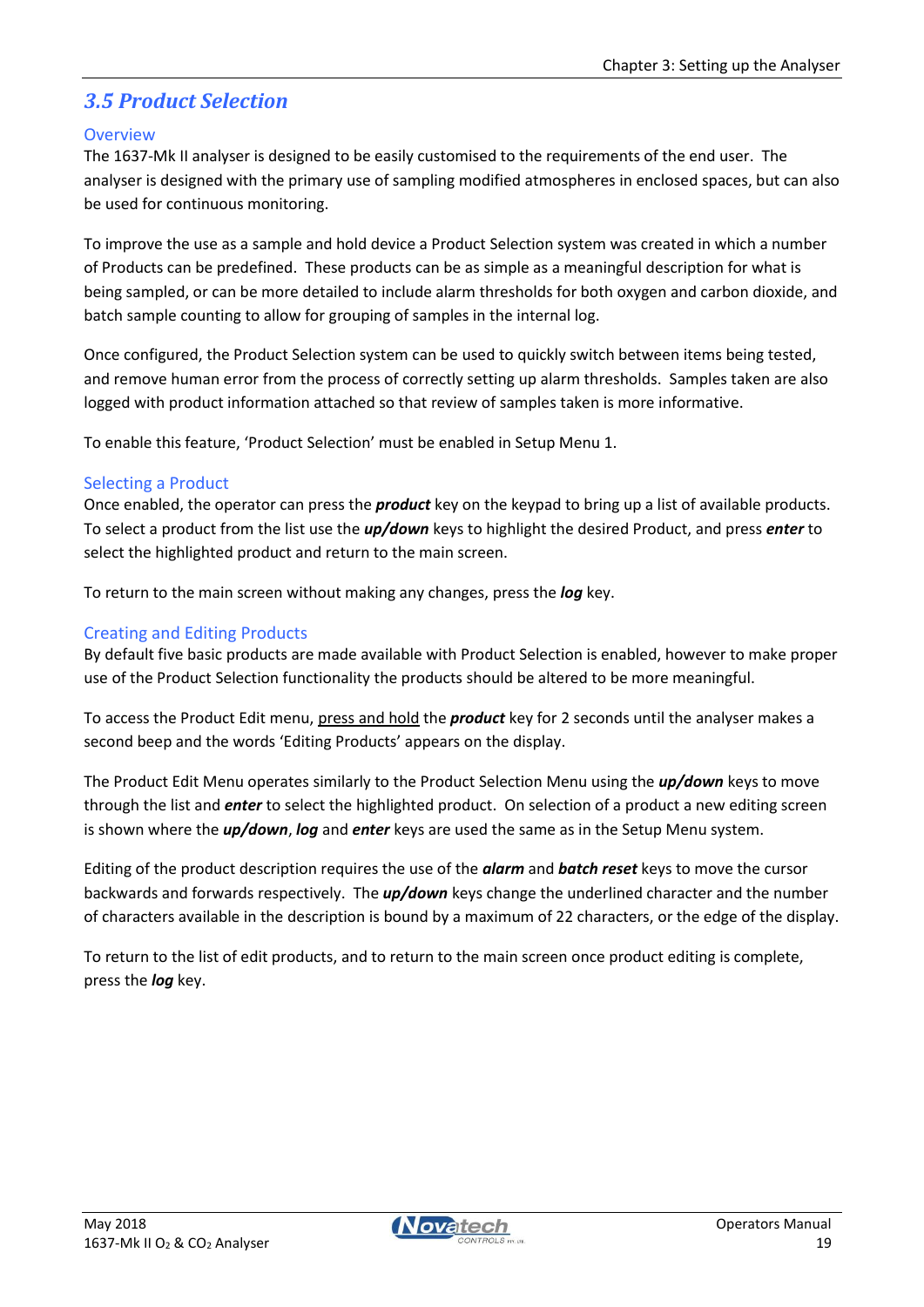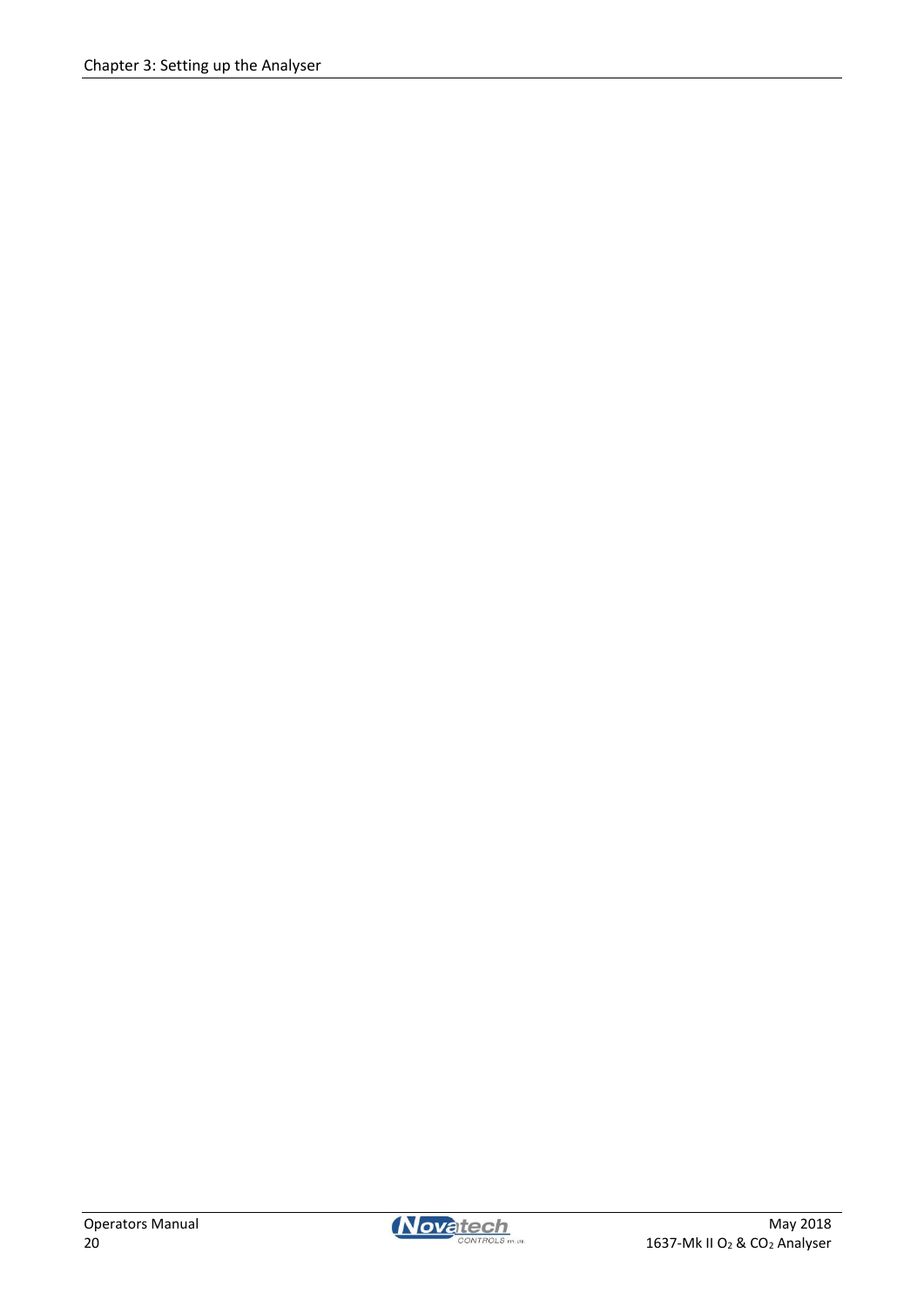<span id="page-22-0"></span>The 1637-Mk II has an alarm system designed to alert the operator of any hardware or process gas related alarm states. The analyser uses flashing LED indicators, internal beeper and the LCD display to alert the operator of any new alarms. Additionally, the LED indicator will also remain lit to advise the operator of any alarm conditions that are acknowledged, but still present.

When an alarm is triggered the alarm LED on the front of the case will flash, a single beep will be emitted, and a short description of the alarm will appear on the display.

If the cause of the alarm is a sample gas reading outside of the defined alarm thresholds, the operator acknowledges the alarm by pressing the alarm key to clear the alarm and ready the analyser for the next sample.

Sample gas alarm checks occur at the completion of a gas sample.

Hardware related alarms will trigger any time the analyser detects a problem. With hardware alarms, once the alarm is acknowledged by the operator, the alarm LED stops flashing, but remains lit until the alarm condition is physically cleared. By pressing the alarm key again a list of active hardware alarms is displayed.

# <span id="page-22-1"></span>*4.1 Sample Gas Related Alarms*

The alarm parameters for the sample gas alarms are either set in the setup menu when product selection is disabled, or via the product editing features described in Chapter 3.5. When a sample is completed and the oxygen & CO<sub>2</sub> readings have been recorded the new sample readings are checked against the alarm parameters.

#### High Oxygen / Low Oxygen

The oxygen measurement in the last sample is above or below the high oxygen alarm threshold.

#### High  $CO<sub>2</sub>$  / Low  $CO<sub>2</sub>$

The  $CO<sub>2</sub>$  measurement in the last sample is above or below the high  $CO<sub>2</sub>$  alarm threshold.

# <span id="page-22-2"></span>*4.2 Hardware Alarms*

The analyser constantly monitors many aspects of its operation and will quickly detect any faults. These alarms are related to the operation of the hardware and will vary from being easily fixed by the operator through to a serious hardware failure requiring technical assistance or repair.

#### Oxygen Heater Fail

The oxygen sensor has not been able to reach operational temperature after 20 minutes. This indicates problems with the oxygen heater and may require replacement.

#### Oxygen High Impedance

The oxygen sensor measures high impedance in normal operation once it has reached the end of its operational life. The operational life of an oxygen sensor is expected to be several years and will require replacement of the oxygen sensor.

#### Oxygen TC Open Circuit

The oxygen sensor thermocouple is registering as being open-circuit. This may be caused by a break in the wire inside the sensor, or if the sensor wires have come loose in the plug.

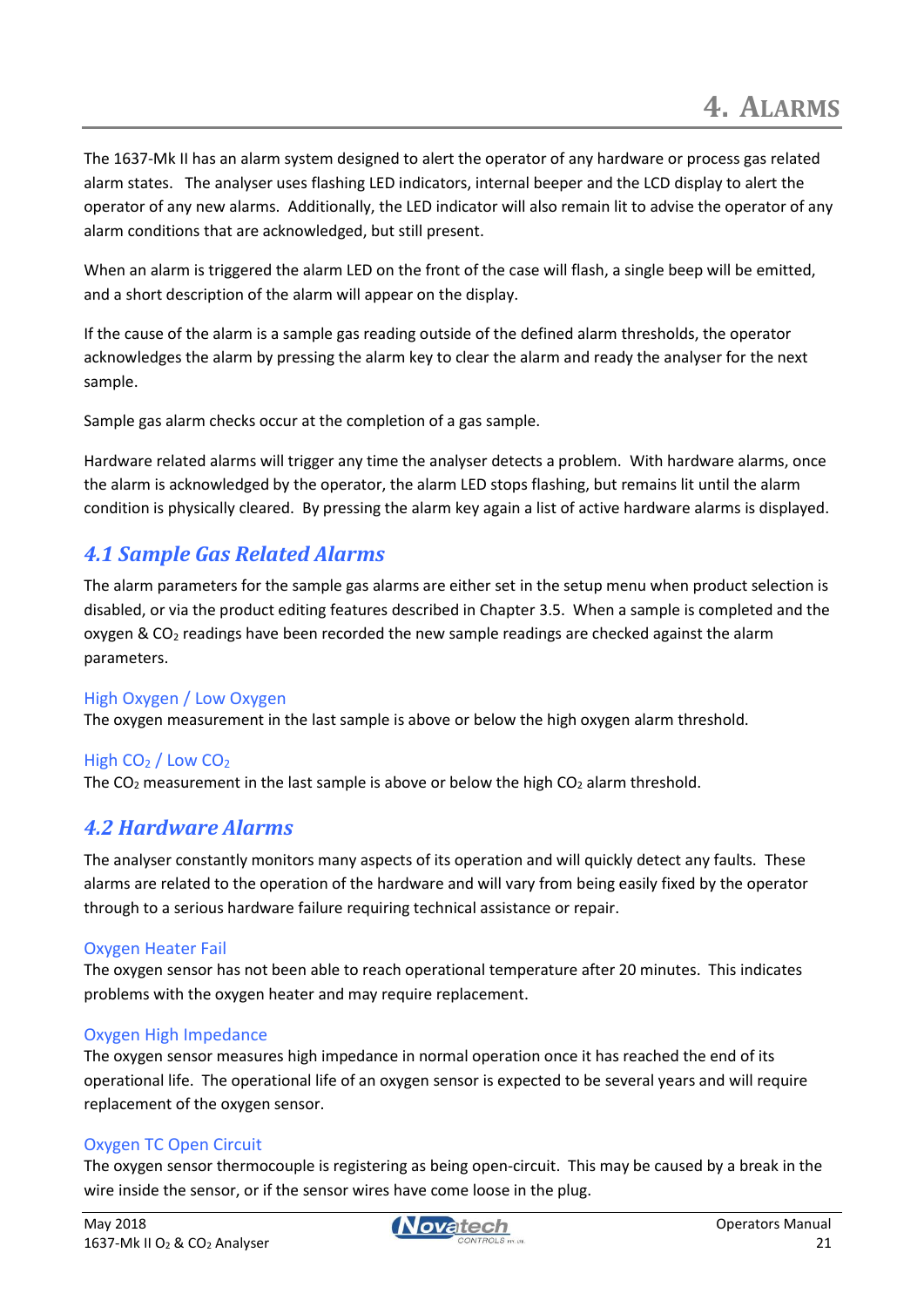#### Chapter 4: Alarms

#### CO<sub>2</sub> Sensor Error

This error occurs when the  $CO<sub>2</sub>$  cell is unable to detect a signal within range. It will occur either when the  $CO<sub>2</sub>$  sensor physically fails, or if the calibration of the  $CO<sub>2</sub>$  cell has been affected and is reading saturated readings. If re-calibrating the  $CO<sub>2</sub>$  cell does not fix the problem, the  $CO<sub>2</sub>$  sensor will need replacement.

#### CO<sup>2</sup> Lamp Error

The  $CO<sub>2</sub>$  lamp has failed. The  $CO<sub>2</sub>$  cell will require replacement.

#### Sample Pump Error

Very low or no current is being drawn by the sample pump. This alarm most likely means the physical connection to the sample pump has been broken or the sample pump itself has ceased working. The pump may require replacement to resume operation.

#### Sample Pump Overload

Excessive current is being drawn by the sample pump and it has been disabled to prevent damage to the analyser hardware. Replacement of the sample pump will be necessary to resume operation.

#### Internal BBRAM Error

The real time clock on the main PCB is backed up by a lithium battery to keep time while the system is powered down. This alarm indicates that the battery backed RTC module has failed.

#### Internal Memory Error

The internal flash memory for storing the sample log and device configuration has failed. This will instantly render the device un-calibrated and it should be returned for service and re-calibration. The data logging functionality will not be working.

#### ADC Hardware Check Fail

The analogue to digital signal converter has failed to calibrate correctly. In the event of this alarm the analyser will be rendered un-useable and will require service and re-calibration.

#### Output 1 Failure / Output 2 Failure

Both analog outputs have internal calibration and diagnostic abilities. The two respective alarms will be triggered if the ADC cannot check calibration is within normal specifications, or cannot detect any output signal.

#### Oxygen SSR Failure

The hardware used to control the heater for the oxygen sensor has failed. The oxygen sensor will not be available until it is fixed.

#### Bluetooth Error

The Bluetooth module on the main PCB has failed to be detected or initialise in a reasonable time. Wireless communications will be unavailable.

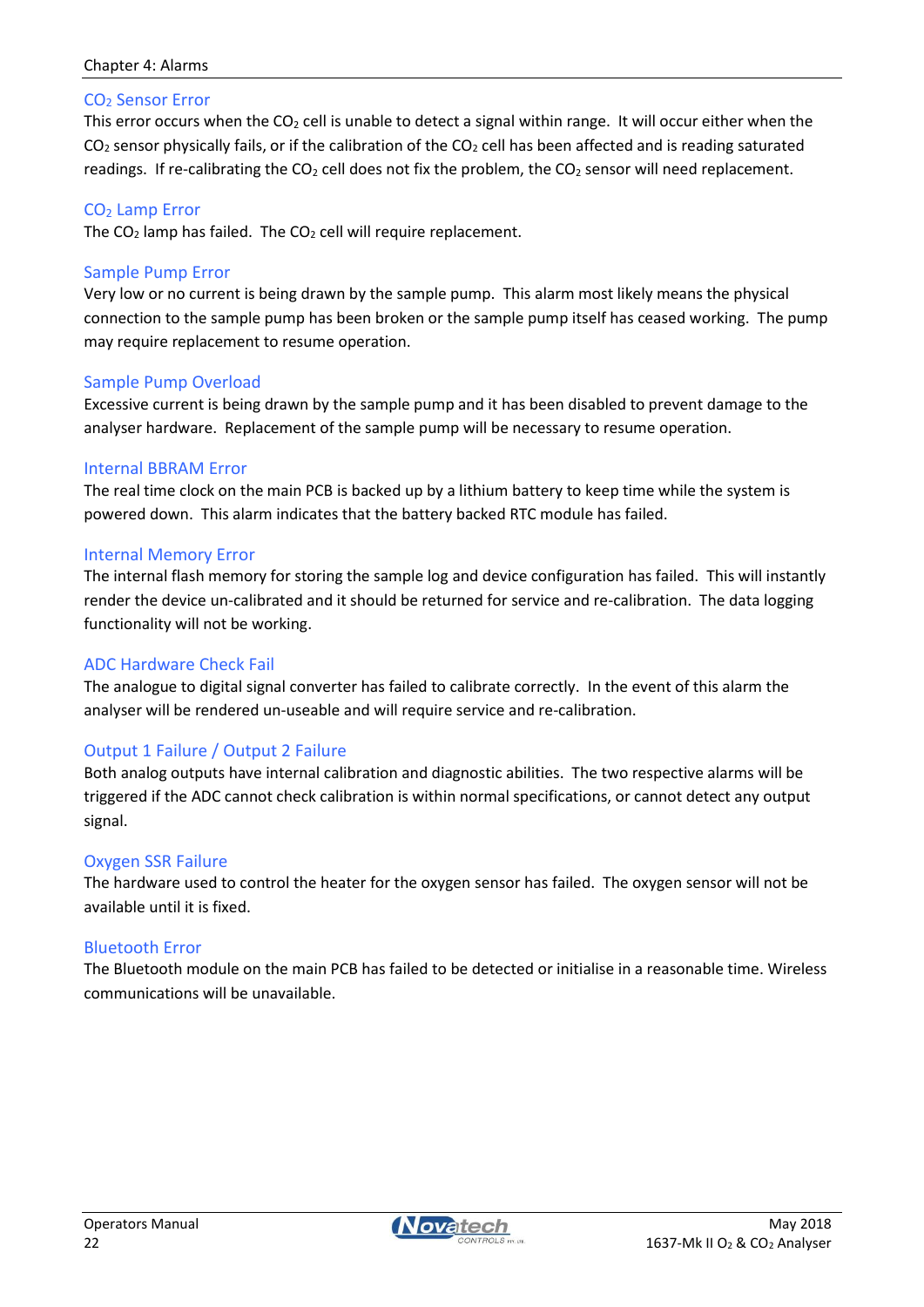<span id="page-24-0"></span>The 1637-Mk II analyser has an optional Bluetooth™ communications module allowing it to wirelessly link with Bluetooth enabled devices. Using Bluetooth, the analyser is able to perform tasks such as configuration of Products & Alarm thresholds as well as exporting the contents of its internal sample log for easy viewing and manipulation.

The PC Interface software supplied by Novatech is compatible with Microsoft® Windows™ and can be freely downloaded from the Novatech Controls website[: http://www.novatech.com.au/](http://www.novatech.com.au/)

Operating System Requirements:

- Microsoft Windows XP or newer
- Bluetooth enabled PC

At this stage there is no intention on the behalf of the manufacturer to produce software for any other operating systems or devices. If you wish to produce your own software for use on other platforms details of the communications stack and protocols will be made available on request.

# <span id="page-24-1"></span>*5.1 Pairing Bluetooth Devices*

Before starting the program and communicating with your analyser for the first time you must first pair the analyser and the computer. The procedure for this varies slightly for different operating systems. Some steps below may require Administrator privileges to perform.

- Turn on the Bluetooth enabled analyser you wish to pair
- From Windows, open the Control Panels, locate and open Bluetooth Devices
- Click the Add button to add a new Bluetooth device. Check the box on the next windows stating 'My device is set up and ready to be found'. Click next.
- After a brief delay a box will appear showing all nearby Bluetooth devices. If the analyser does not appear in the box check that Bluetooth is enabled and click search again to repeat the process. The Novatech Controls 1637-Mk II analysers should be recognisable as blue icons with the name *NTC1637\_SN#xxxxx* where x is replaced with the device serial number
- Devices | Options | COM Ports | Hardware |  $\overline{A}$ dd Properties nk Cancel

**Ruetooth Devices** 

- Select the analyser and click next
- In the next window asking for a passkey, select the second radio button from the top 'Use the passkey found in the documentation' The passkey for analysers is **novatech** (all lower case).

Click next

- If successful Windows will now complete the process of pairing your Bluetooth devices and setting up appropriate connections to allow the software to communicate with the analyser
- Click finish to close the wizard and close the Bluetooth Devices Control Panel.



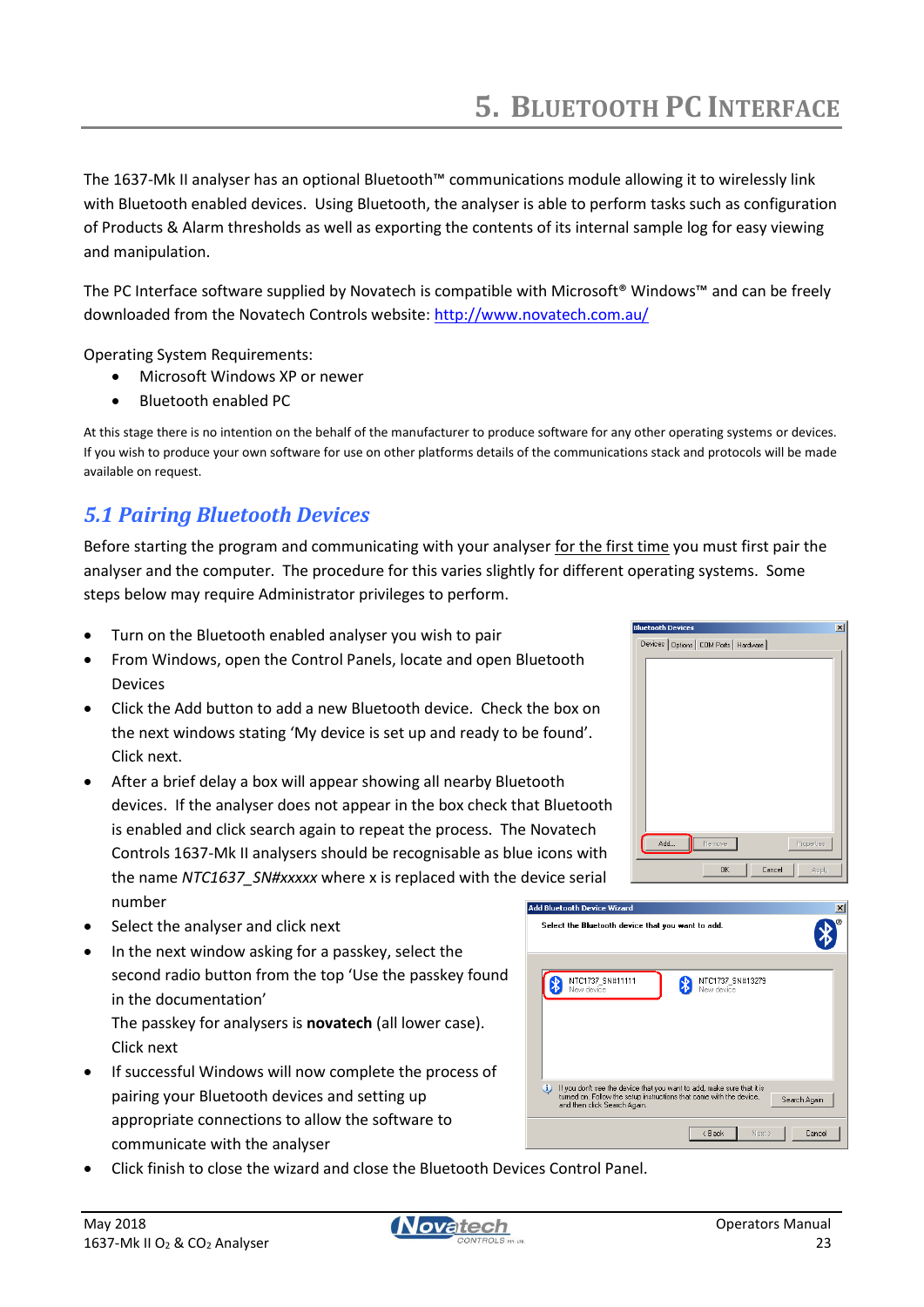# <span id="page-25-0"></span>*5.2 PC Interface Software*

The program is designed to provide a simple interface for editing of products used in the Product Selection system, and for transferring the contents of the internal sample log. There is one main screen consisting of three boxes, some basic device information and a single row of buttons along the right-hand side.

The top box lists all available paired devices, the middle box the products that are defined, the bottom box lists sample log items.

| File Help                                              |                            |       |                                                                                 |                     |                             |                      |                              |  |
|--------------------------------------------------------|----------------------------|-------|---------------------------------------------------------------------------------|---------------------|-----------------------------|----------------------|------------------------------|--|
| Select Device:<br>1637-MK2 Device SN#:65188            |                            |       | Serial Number:<br>Last Calibrated:<br>Software Version:<br>Items in Sample Log: | $\mathbf{0}$        | 65188<br>27/06/2013<br>1.01 |                      | <b>Search for Devices</b>    |  |
| <b>Description</b>                                     | Skipped                    | Count | Low O2                                                                          | High O <sub>2</sub> | Low CO <sub>2</sub>         | High CO <sub>2</sub> | New Product                  |  |
| 1] Product 001                                         | <b>No</b>                  | 5     | 0.10%                                                                           | 2.00%               | 20.0%                       | 40.0%                | <b>Edit Product</b>          |  |
| C [2] Product 002                                      | <b>No</b>                  | 5     | 0.10%                                                                           | 2.00%               | 20.0%                       | 40.0%                |                              |  |
| S [3] Product 003                                      | <b>No</b>                  | 5     | 0.10%                                                                           | 2.00%               | 20.0%                       | 40.0%                | Show All Products            |  |
| C [4] Product 004                                      | <b>No</b>                  | 5     | 0.10%                                                                           | 2.00%               | 20.0%                       | 40.0%                |                              |  |
| S [5] Product 005                                      | <b>No</b>                  | 5     | 0.10%                                                                           | 2.00%               | 20.0%                       | 40.0%                |                              |  |
|                                                        |                            |       |                                                                                 |                     |                             |                      | <b>Backup Products</b>       |  |
|                                                        |                            |       |                                                                                 |                     |                             |                      | <b>Restore Products</b>      |  |
|                                                        |                            |       |                                                                                 |                     |                             |                      |                              |  |
| Date & Time                                            | Product                    |       |                                                                                 | Sample              | O <sub>2</sub>              | CO <sub>2</sub>      | Select All                   |  |
| M ● Wed 6-Nov-2013 13:47:07                            | Product 001                |       |                                                                                 | 5/5                 | 15.98%                      | ä,                   | Deselect All                 |  |
| M ● Wed 6-Nov-2013 13:46:39                            | Product 001                |       |                                                                                 | 4/5                 | 15.97 %                     | ä,                   |                              |  |
| M Wed 6-Nov-2013 13:46:27<br>M Wed 6-Nov-2013 13:46:14 | Product 001<br>Product 001 |       |                                                                                 | 3/5                 | 15.92 %<br>16.66 %          | ×.<br>ä,             | Select All this Day          |  |
| M Wed 6-Nov-2013 13:45:22                              | Product 001                |       |                                                                                 | 2/5<br>1/5          | 20.66%                      | ÷                    |                              |  |
|                                                        |                            |       |                                                                                 |                     |                             |                      | Deselect All this Day        |  |
|                                                        |                            |       |                                                                                 |                     |                             |                      | Select All this Product      |  |
|                                                        |                            |       |                                                                                 |                     |                             |                      | Deselect All this Product    |  |
|                                                        |                            |       |                                                                                 |                     |                             |                      | <b>Backup Selected Items</b> |  |
|                                                        |                            |       |                                                                                 |                     |                             |                      | Clear Sample Log             |  |

On start-up the program automatically begins searching for 1637-Mk II analyser devices and lists the devices in the top box. The first analyser discovered is automatically selected and the next two boxes showing Products and Sample log are automatically filled. When you select an analyser from the top box the information in the middle and bottom boxes should also automatically update. At any time you can manually refresh Products or the Sample Log by right-clicking the box and using the popup-menu.

The buttons down the right-hand side are used to perform their indicated tasks. Products can be created and edited, or backed up/restored between different devices.

To edit products either double-click the product to be edited or highlight the item in the list and click the *Edit Product* button. A dialog box will be displayed to edit the product details and alarm thresholds. Click OK or Cancel to return to the main screen.

The process of creating a new product is almost the same as editing an existing product. You can have up to 200 individual products defined on the 1637-Mk II analyser.

| <b>Editing Product 002</b><br>Product Description: | Product 002 |                   |      |      | × |
|----------------------------------------------------|-------------|-------------------|------|------|---|
| Skipped: $\Box$                                    |             | Test Count:       | 15   | ÷l   |   |
| Low 02:                                            | 10.1        | High 02:<br>$\%$  | 2.0  | $\%$ |   |
| Low CO2:                                           | 120.0       | High CO2:<br>$\%$ | 40.0 | $\%$ |   |

The sample log consists of a serial of date-stamped Oxygen and CO<sub>2</sub> samples listed chronologically from newest to oldest. The check-boxes next to each item allows for individual selection and de-selection of sample log items.

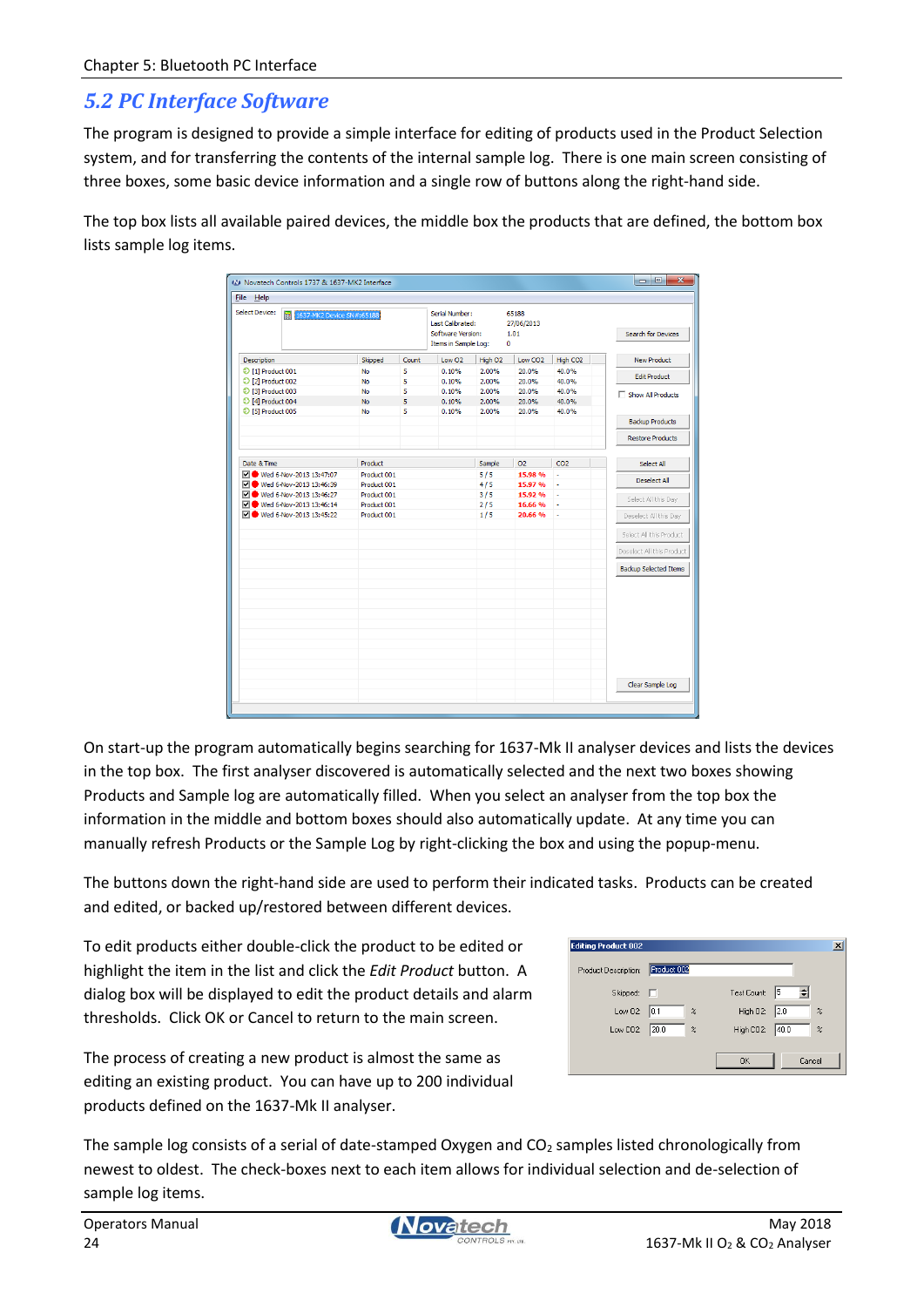To assist in selecting specific samples based on either date or product criterion there are buttons Select/Deselect All this day and Select/Deselect All this product. When you click one of these buttons, the program looks at the item currently highlighted item and selects/deselects sample items as

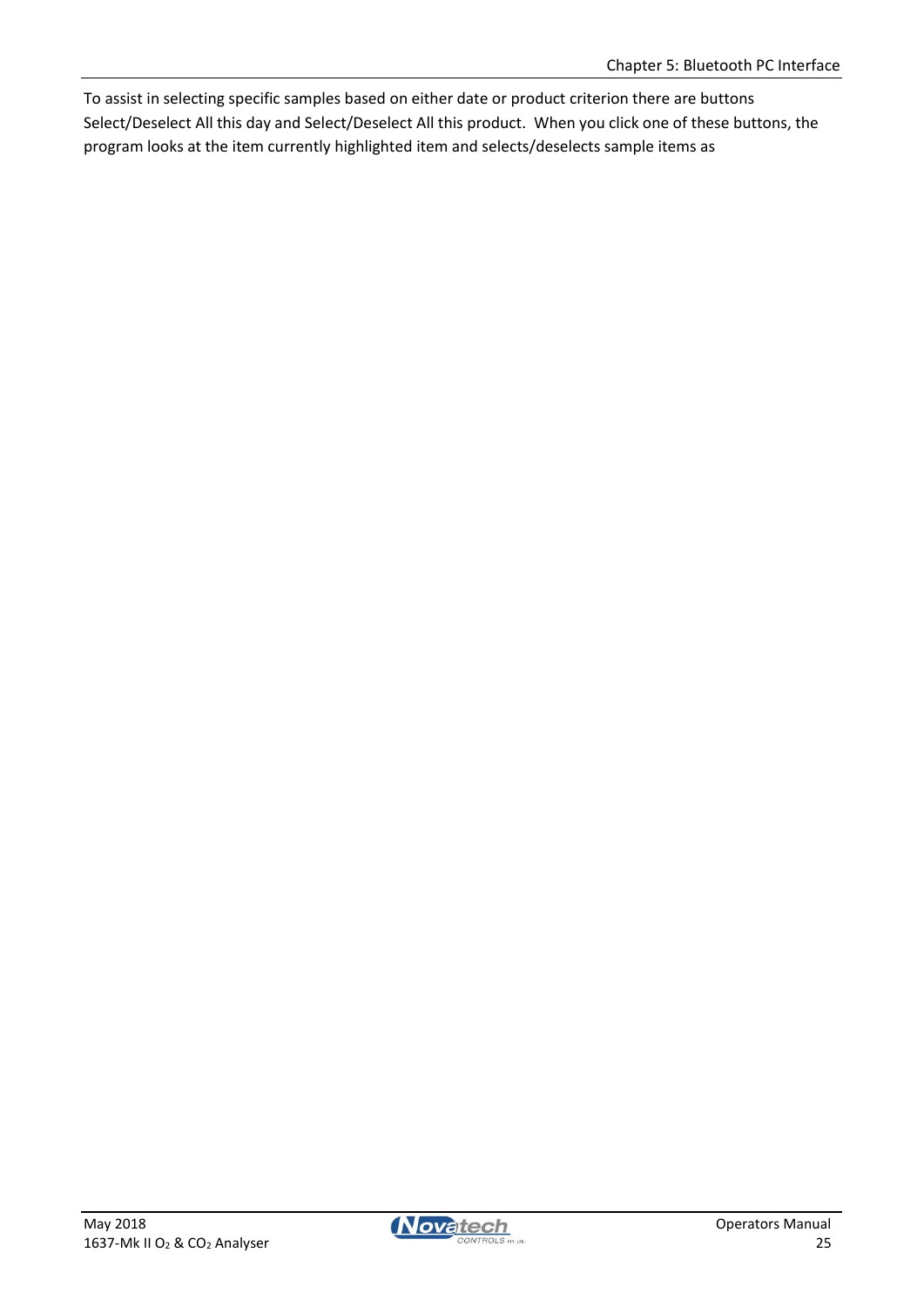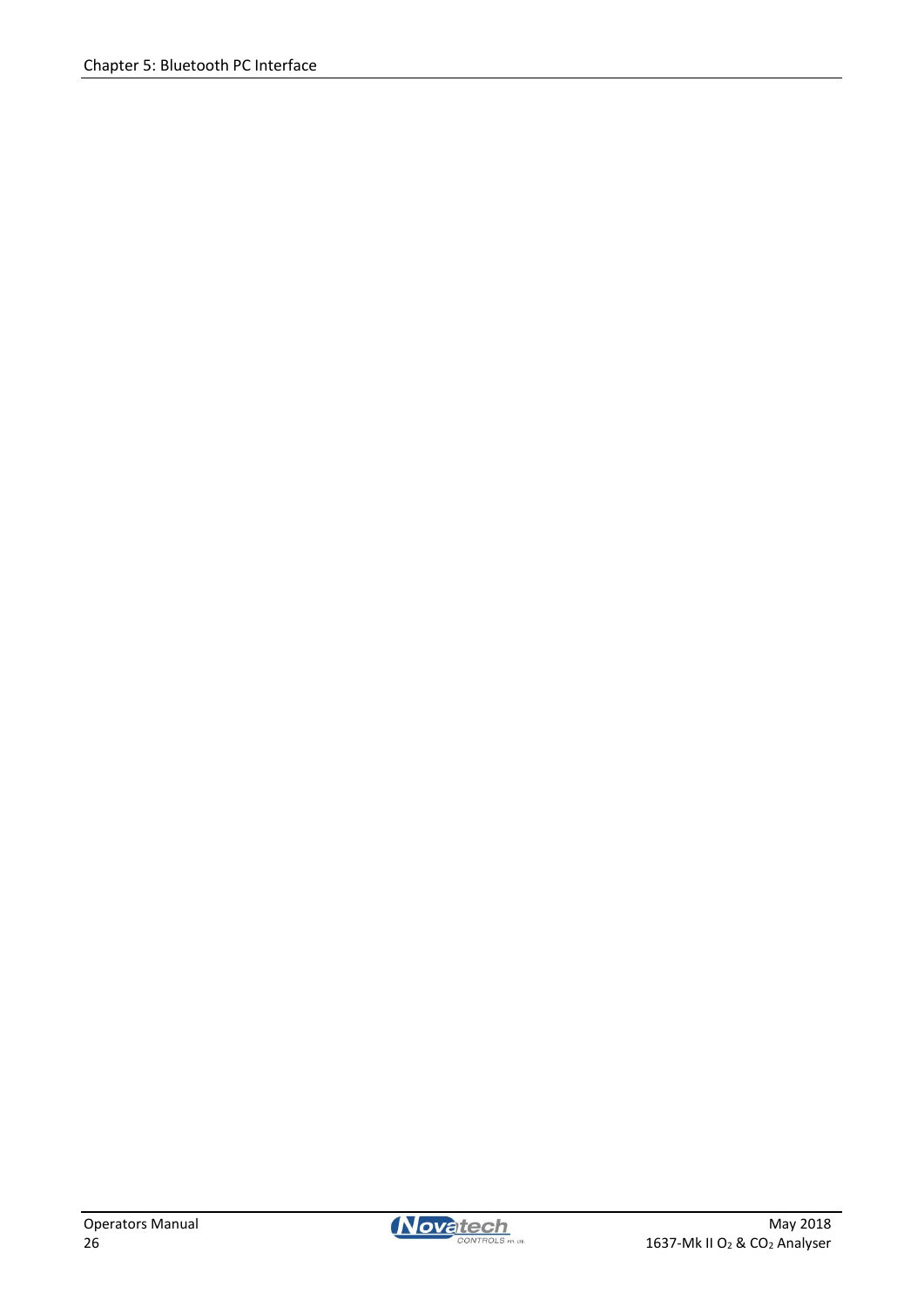<span id="page-28-0"></span>The 1637-Mk II analyser is calibrated before leaving the factory and requires annual re-calibration. The analyser itself is self-calibrating with no adjustments. The analog to digital converter input stages are checked against a precision reference source and calibrated once every minute. If an error occurs due to electronic fault then an ADC Calibration Error alarm will be triggered.

A one-off calibration procedure of the precision references is done during factory calibration and should never need to be repeated for the instrument unless it is repaired.

The two digital to analog output converters are tested for accuracy when the analyser goes through the startup procedure, or when they are enabled. If the output calibration factors are found to be out of range, then a 'Output x Error' alarm is triggered. During this calibration process the output signals will go open circuit for approximately 2 seconds each.

# <span id="page-28-1"></span>*6.1 Oxygen*

There is only one calibration adjustment necessary for the oxygen sensor; Sensor Offset. An incorrect value for the Sensor Offset will affect an oxygen reading at 21% by ~1% for every 1mV error, but will have very little effect on oxygen readings below 2%.

When in Sample & Hold mode, the Sensor Offset can be set to Automatic, which allows the analyser to automatically detect when there is no sample gas present. With no sample gas present the zirconia sensor should have no oxygen partial pressure difference across the cell, and the analyser can trim the Sensor Offset accordingly.

When in Continuous mode the analyser is unable to automatically trim the Sensor Offset value. To calibrate the oxygen Sensor Offset manually, first set the analyser to 'Extended Display Mode'. Remove the sample line from any process or sample gas so that the analyser is sampling ambient air. The oxygen sensor EMF should drop down to a steady reading of <  $\pm 2$ mV. This mV value should be entered into the Calibration Menu 05.

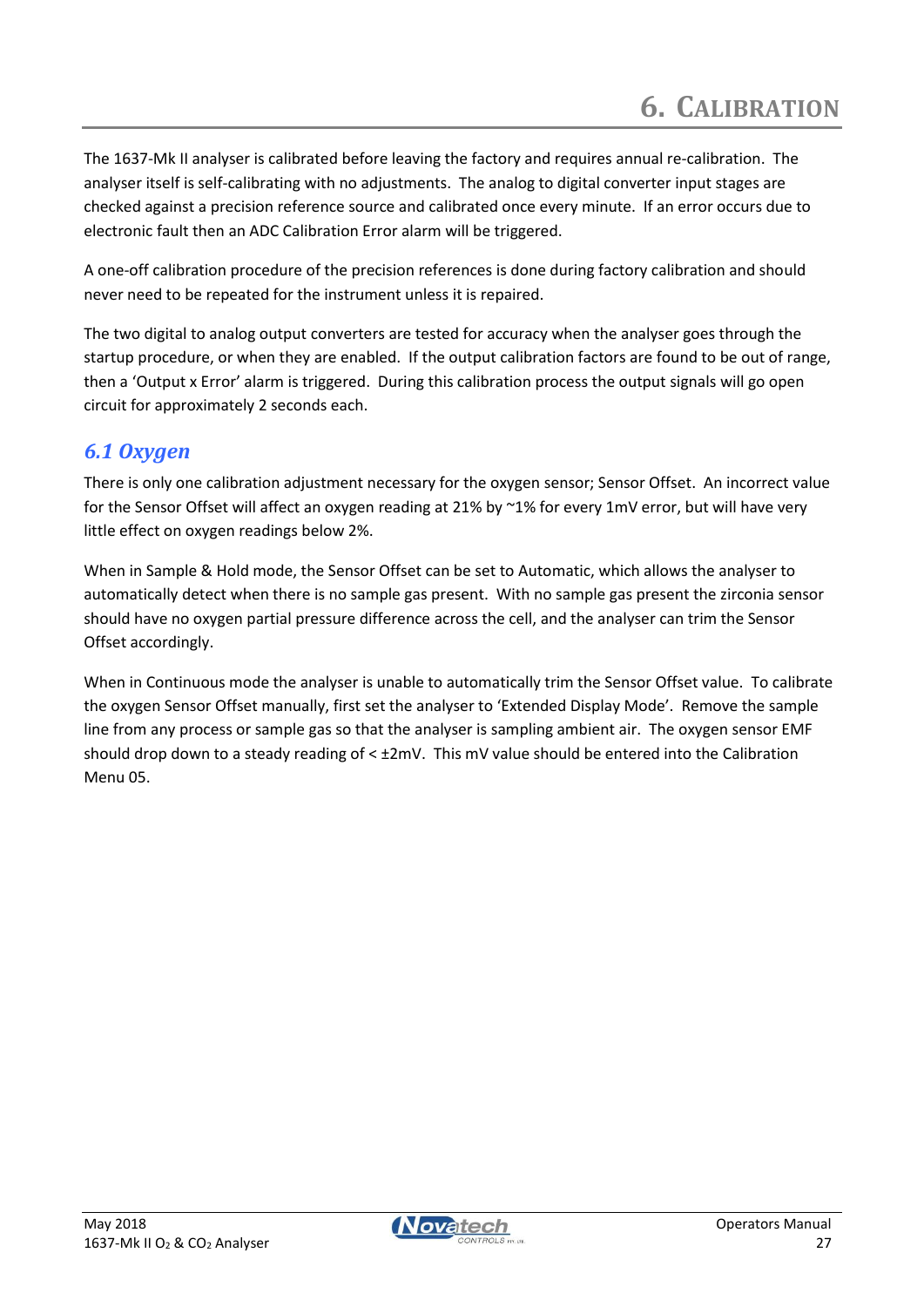## <span id="page-29-0"></span>*6.2 Carbon Dioxide*

After power is turned on to the analyser the carbon dioxide sensor will begin functioning in under a minute, although it will not reach full stability and repeatability until the temperature has stabilised, which takes approximately 15 minutes. Before performing a calibration of the  $CO<sub>2</sub>$  it is recommended to allow the device to stand in air for 60 minutes to allow the analyser to reach a steady operating temperature.

The  $CO<sub>2</sub>$  calibration has two parts that can be selected individually from the calibration menu;

- Zero and Span Calibration
- Mid Gas Calibration

#### Zero and Span Calibration

The Zero and Span calibration is an automated process requiring a 100% CO<sub>2</sub> test gas. It requires the cell to sample both 0% CO<sub>2</sub> and 100% CO<sub>2</sub> so that it can adjust the gain of its internal sensing circuitry to maximise reading resolution and accuracy. Whilst doing this it also performs a zero and span calibration.

To perform a Zero and Span calibration start by preparing a  $100\%$  CO<sub>2</sub> test gas bottle and regulator

- Press and hold the *calibrate* key for 2 seconds to display the calibration menu and select the first option 'Set CO<sub>2</sub> Zero & Span'
- The display will prompt the operator to remove the needle from any  $CO<sub>2</sub>$  source, allowing the analyser to sample ambient air. To continue press any key
- When prompted to insert the needle into a 100% CO<sub>2</sub> source. Use the regulator to set the 100% CO<sub>2</sub> gas bottle to approximately 300cc/min and place the sample needle inside the gas tube 2cm so that the sample pump can pull gas rather than having pressurised sample gas forced into the sample line.
- Continue to follow the prompts and remove the needle when requested. You may be asked to insert the needle into the 100% gas source a second time.

Calibration will take a few minutes to complete and following a successful calibration number for  $CO<sub>2</sub>$  sensor span and offset are displayed on the LCD and the analyser returns to the main screen.

#### Mid Gas Calibration

Mid Gas Calibration is performed to increase accuracy of the  $CO<sub>2</sub>$  sensor in the specific region of the test gas. It is a single step calibration procedure which requires a certified  $CO<sub>2</sub>$  test gas in the range of 20% - 60%  $CO<sub>2</sub>$ in nitrogen.

Before starting the calibration process ensure that the Mid Cal  $CO<sub>2</sub>$  gas content of the calibration gas has been correctly entered in the Calibration Menu.

- Using a regulator set the mid cal gas source to approximately 300cc/min and place the sample needle inside the gas tube 2cm so that the sample pump is able to pull gas rather than having pressurised sample gas forced into the sample line.
- Wait 30 seconds to ensure the  $CO<sub>2</sub>$  sensor has a stable reading.
- Press and hold the *calibrate* key for 2 seconds to display the Calibration Menu and select the second option 'Calibrate  $CO_2$  x.x%' where x.x is the oxygen value of the certified gas.

Once complete the mid gas calibration will immediately become active. It is recommended to test the calibration by immediately taking a fresh sample from the certified gas.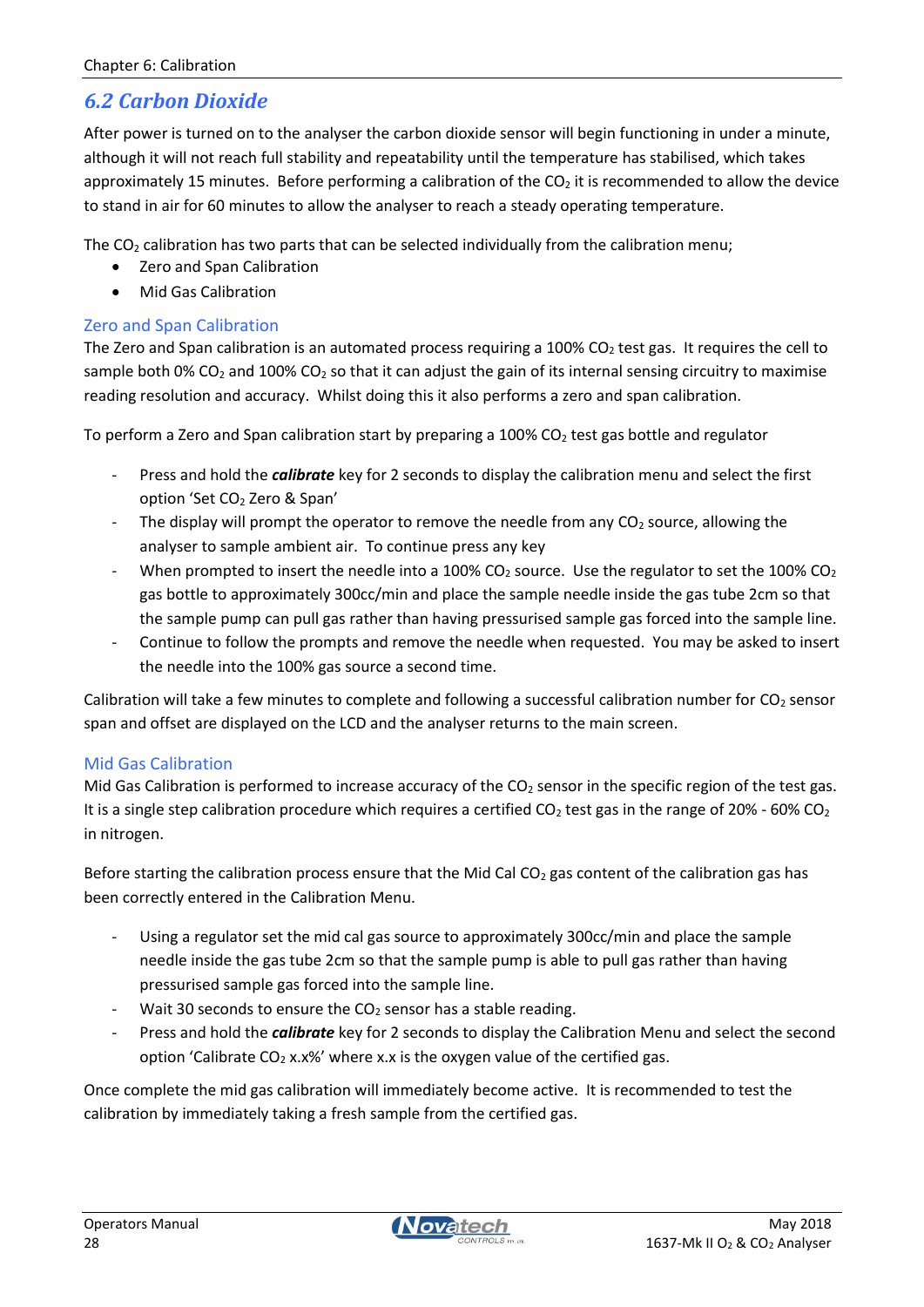#### <span id="page-30-0"></span>**WARNING**:

Performing maintenance on the 1637-Mk II analyser will be outside of the scope of most operators. This information is provided as a reference only. The 1637-Mk II is a delicate instrument that incorporates both mains voltage and sensitive electronics and sensors. Damage caused to the analyser during unauthorised repairs or modification will not be covered by warranty.

# <span id="page-30-1"></span>*7.1 Analyser Information Screen*

The 1637-Mk II has an information screen that can assist in the preliminary diagnosis of problems, or simply provide additional information regarding the analyser. It is accessible via the keypad and does not affect the operation of the analyser, making it ideal as a first point of reference should you suspect a problem.

To access the information screen; From the main screen press and hold the *up* & *down* keys together for approximately 1 second. Once the information screen appears, release the two keys. Navigate through the information screen using the *up/down* keys and exit back to the main screen by pressing *enter*.

The screen displays the following information;

- Serial number
- Software version & compile date
- Calibration date
- Current ambient & maximum ambient temperature
- Current CO<sub>2</sub> cell temperature & maximum CO<sub>2</sub> cell temperature
- Current date & time
- Next oxygen impedance test time
- ADC calibration details
- DAC calibration details
- Mains Power detection information
- Oxygen heater power output information
- Oxygen stability
- Sample log information
- Bluetooth device address & status
- CO<sub>2</sub> detection information
- Analog output levels

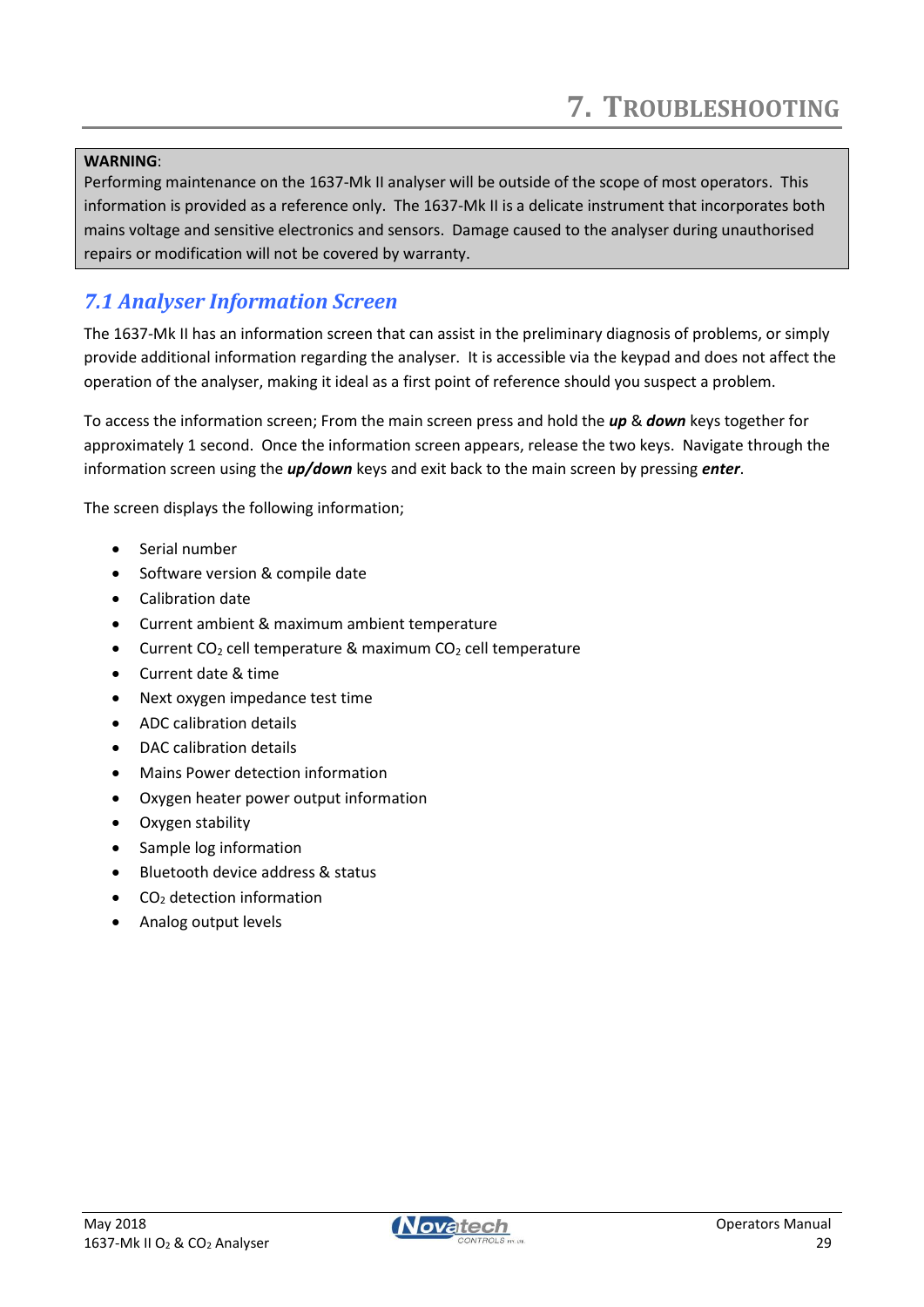# <span id="page-31-0"></span>*7.2 Frequently Asked Questions*

#### What does it mean when there is a '-' symbol instead of the Oxygen or  $CO<sub>2</sub>$  reading?

The Oxygen or CO<sub>2</sub> sensor inside the analyser is not ready for taking readings. It takes up to 5 minutes for the oxygen sensor to reach operational temperature once powered up, less for the  $CO<sub>2</sub>$  sensor. Allow the device time warm up before attempting to take readings.

#### How often should I calibrate the analyser?

The oxygen and  $CO<sub>2</sub>$  sensors require re-calibration every 12 months. Between calibrations the device can automatically compensate for changes in environmental conditions. If you believe the analyser is not reading accurately then it will require a known calibration source such as certified content gas bottles to check the calibration.

#### Why can't I connect to the device via Bluetooth

If you are unable to find the analyser using the 1637-Mk II Bluetooth interface then you should try moving the analyser and Bluetooth radio closer together. If this still does not work then try removing and re-pairing the Bluetooth device with the PC. Refer to Chapter 5 for details.

#### The oxygen sensor / carbon dioxide sensor is reading high or low

Check that the sample line being used is not blocked or leaking. Ensure the Swagelok fitting is correctly tightened and that the inline filter and hypodermic needle are securely attached. Also check for any cracks in the filter or blockages in the sample line, filter and needle.

It may be useful to replace the entire sample line and see whether this fixes the problem.

#### Regarding hardware related alarms

If a hardware related alarm triggers it is unlikely the analyser can be repaired on site by the operator. The device contains high temperatures, mains voltage as well as delicate sensors and electronics. For specific information on faults and for repairs please contact the reseller of the analyser, or Novatech Controls directly.